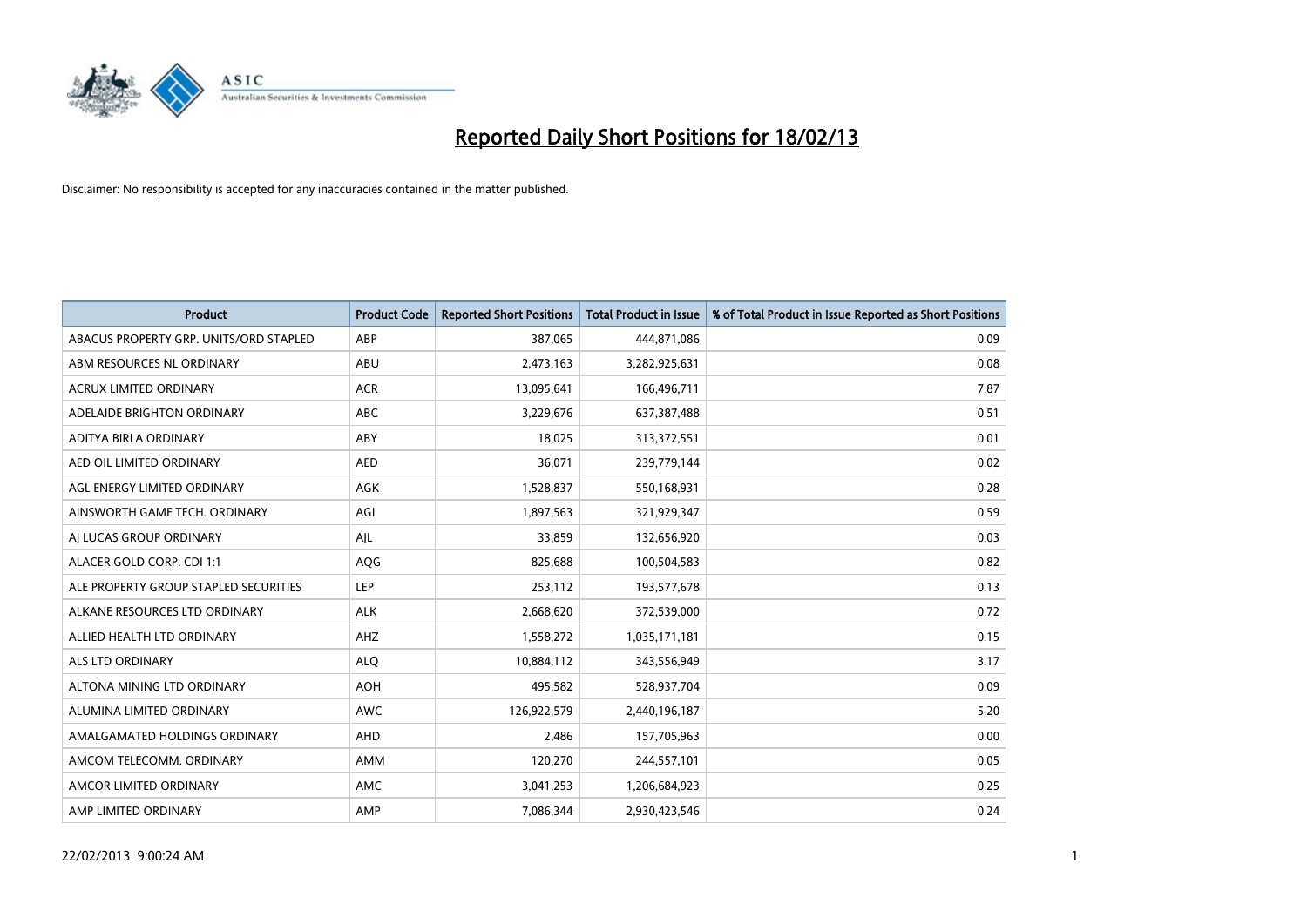

| <b>Product</b>                            | <b>Product Code</b> | <b>Reported Short Positions</b> | <b>Total Product in Issue</b> | % of Total Product in Issue Reported as Short Positions |
|-------------------------------------------|---------------------|---------------------------------|-------------------------------|---------------------------------------------------------|
| AMPELLA MINING ORDINARY                   | AMX                 | 4,293,872                       | 247,500,493                   | 1.73                                                    |
| ANGLOGOLD ASHANTI CDI 5:1                 | AGG                 |                                 | 89,207,765                    | 0.00                                                    |
| ANSELL LIMITED ORDINARY                   | <b>ANN</b>          | 6,041,023                       | 130,768,652                   | 4.62                                                    |
| ANTARES ENERGY LTD ORDINARY               | AZZ                 | 470,107                         | 257,000,000                   | 0.18                                                    |
| ANZ BANKING GRP LTD ORDINARY              | ANZ                 | 4,187,709                       | 2,743,607,474                 | 0.15                                                    |
| APA GROUP STAPLED SECURITIES              | APA                 | 6,911,023                       | 827,350,325                   | 0.84                                                    |
| APN NEWS & MEDIA ORDINARY                 | <b>APN</b>          | 19,015,855                      | 661,526,586                   | 2.87                                                    |
| AQUARIUS PLATINUM. ORDINARY               | AQP                 | 11,172,566                      | 486,851,336                   | 2.29                                                    |
| AQUILA RESOURCES ORDINARY                 | <b>AQA</b>          | 9,669,428                       | 411,804,442                   | 2.35                                                    |
| ARAFURA RESOURCE LTD ORDINARY             | <b>ARU</b>          | 381,833                         | 441,270,644                   | 0.09                                                    |
| ARB CORPORATION ORDINARY                  | ARP                 | 84,397                          | 72,481,302                    | 0.12                                                    |
| ARDENT LEISURE GROUP STAPLED SECURITIES   | AAD                 | 2,878,390                       | 397,774,513                   | 0.72                                                    |
| ARISTOCRAT LEISURE ORDINARY               | ALL                 | 10,039,450                      | 551,418,047                   | 1.82                                                    |
| ARRIUM LTD ORDINARY                       | ARI                 | 7,385,392                       | 1,351,527,328                 | 0.55                                                    |
| ASCIANO LIMITED ORDINARY                  | <b>AIO</b>          | 9,544,636                       | 975,385,664                   | 0.98                                                    |
| ASG GROUP LIMITED ORDINARY                | ASZ                 | 1,670,407                       | 206,720,839                   | 0.81                                                    |
| ASPEN GROUP ORD/UNITS STAPLED             | APZ                 | 284,097                         | 1,192,803,491                 | 0.02                                                    |
| ASPIRE MINING LTD ORDINARY                | AKM                 | 40,949                          | 620,594,556                   | 0.01                                                    |
| ASTRO JAP PROP GROUP STAPLED US PROHIBIT. | AJA                 | 2,254                           | 67,211,752                    | 0.00                                                    |
| ASX LIMITED ORDINARY                      | ASX                 | 3,974,515                       | 175,136,729                   | 2.27                                                    |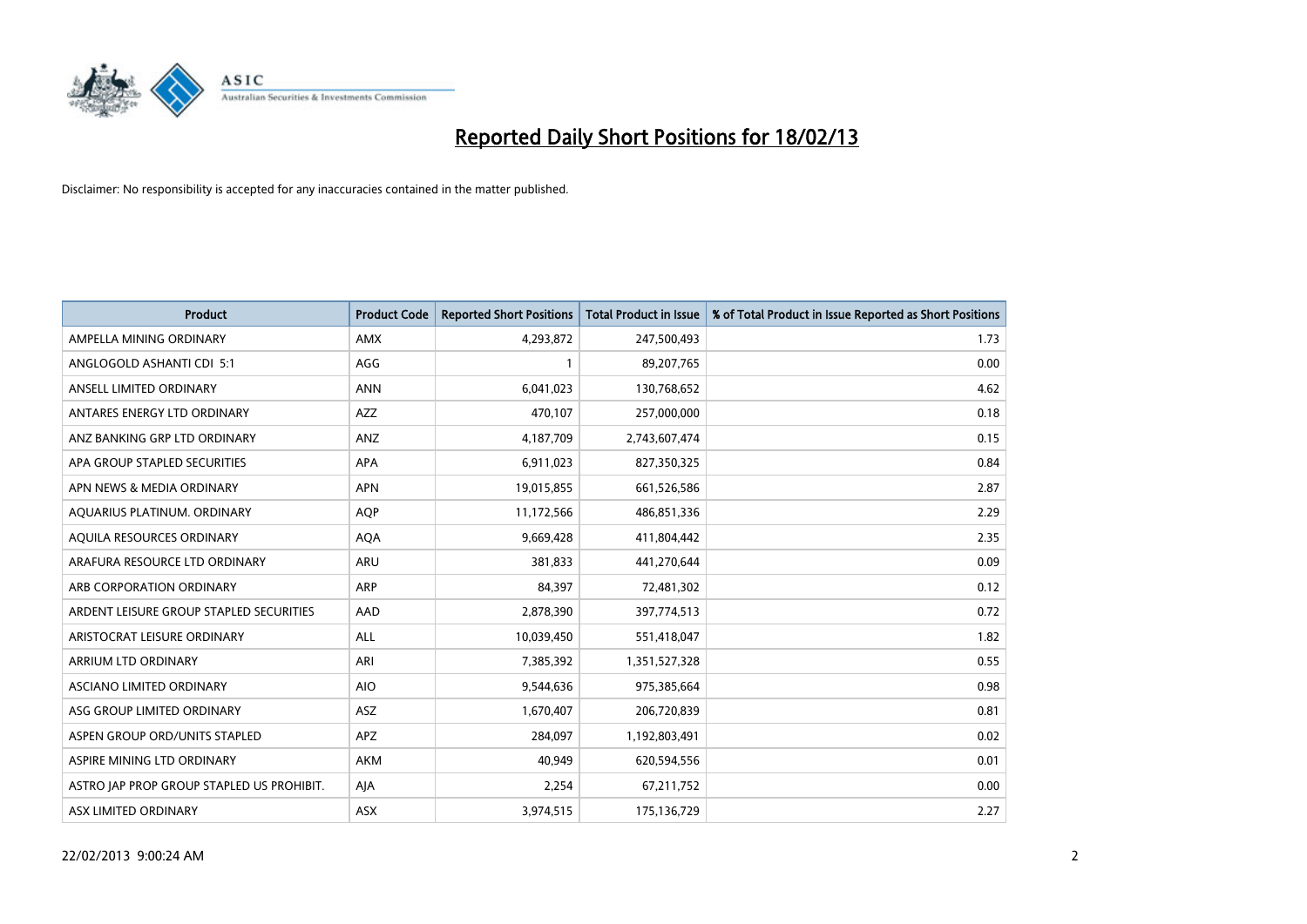

| <b>Product</b>                       | <b>Product Code</b> | <b>Reported Short Positions</b> | <b>Total Product in Issue</b> | % of Total Product in Issue Reported as Short Positions |
|--------------------------------------|---------------------|---------------------------------|-------------------------------|---------------------------------------------------------|
| ATLAS IRON LIMITED ORDINARY          | <b>AGO</b>          | 4,906,553                       | 909,718,409                   | 0.54                                                    |
| AURIZON HOLDINGS LTD ORDINARY        | AZJ                 | 10,609,256                      | 2,137,284,503                 | 0.50                                                    |
| AURORA OIL & GAS ORDINARY            | AUT                 | 7,978,316                       | 447,885,778                   | 1.78                                                    |
| AUSDRILL LIMITED ORDINARY            | ASL                 | 6,704,942                       | 309,451,963                   | 2.17                                                    |
| AUSENCO LIMITED ORDINARY             | <b>AAX</b>          | 900,313                         | 123,527,574                   | 0.73                                                    |
| <b>AUSTAL LIMITED ORDINARY</b>       | ASB                 | 174,273                         | 346,007,639                   | 0.05                                                    |
| AUSTBROKERS HOLDINGS ORDINARY        | <b>AUB</b>          | 606                             | 57,568,703                    | 0.00                                                    |
| AUSTIN ENGINEERING ORDINARY          | ANG                 | 439,781                         | 72,314,403                    | 0.61                                                    |
| AUSTRALAND PROPERTY STAPLED SECURITY | <b>ALZ</b>          | 464,112                         | 576,846,597                   | 0.08                                                    |
| AUSTRALIAN AGRICULT, ORDINARY        | <b>AAC</b>          | 1,010,480                       | 312,905,085                   | 0.32                                                    |
| AUSTRALIAN INFRASTR, UNITS/ORDINARY  | <b>AIX</b>          | 677,345                         | 620,733,944                   | 0.11                                                    |
| AUSTRALIAN PHARM, ORDINARY           | API                 | 220,166                         | 488,115,883                   | 0.05                                                    |
| AUTOMOTIVE HOLDINGS ORDINARY         | AHE                 | 4,724                           | 260,579,682                   | 0.00                                                    |
| AVIENNINGS LIMITED ORDINARY          | <b>AVI</b>          | 121,391                         | 274,588,694                   | 0.04                                                    |
| AWE LIMITED ORDINARY                 | <b>AWE</b>          | 3,718,619                       | 522,116,985                   | 0.71                                                    |
| AZIMUTH RES LTD ORDINARY             | AZH                 | 1,800,011                       | 430,626,680                   | 0.42                                                    |
| <b>BANDANNA ENERGY ORDINARY</b>      | <b>BND</b>          | 23,415,800                      | 528,481,199                   | 4.43                                                    |
| BANK OF QUEENSLAND. ORDINARY         | <b>BOQ</b>          | 7,212,037                       | 312,878,919                   | 2.31                                                    |
| <b>BANNERMAN RESOURCES ORDINARY</b>  | <b>BMN</b>          | 117,449                         | 307,126,775                   | 0.04                                                    |
| <b>BASE RES LIMITED ORDINARY</b>     | <b>BSE</b>          | 448,900                         | 560,440,029                   | 0.08                                                    |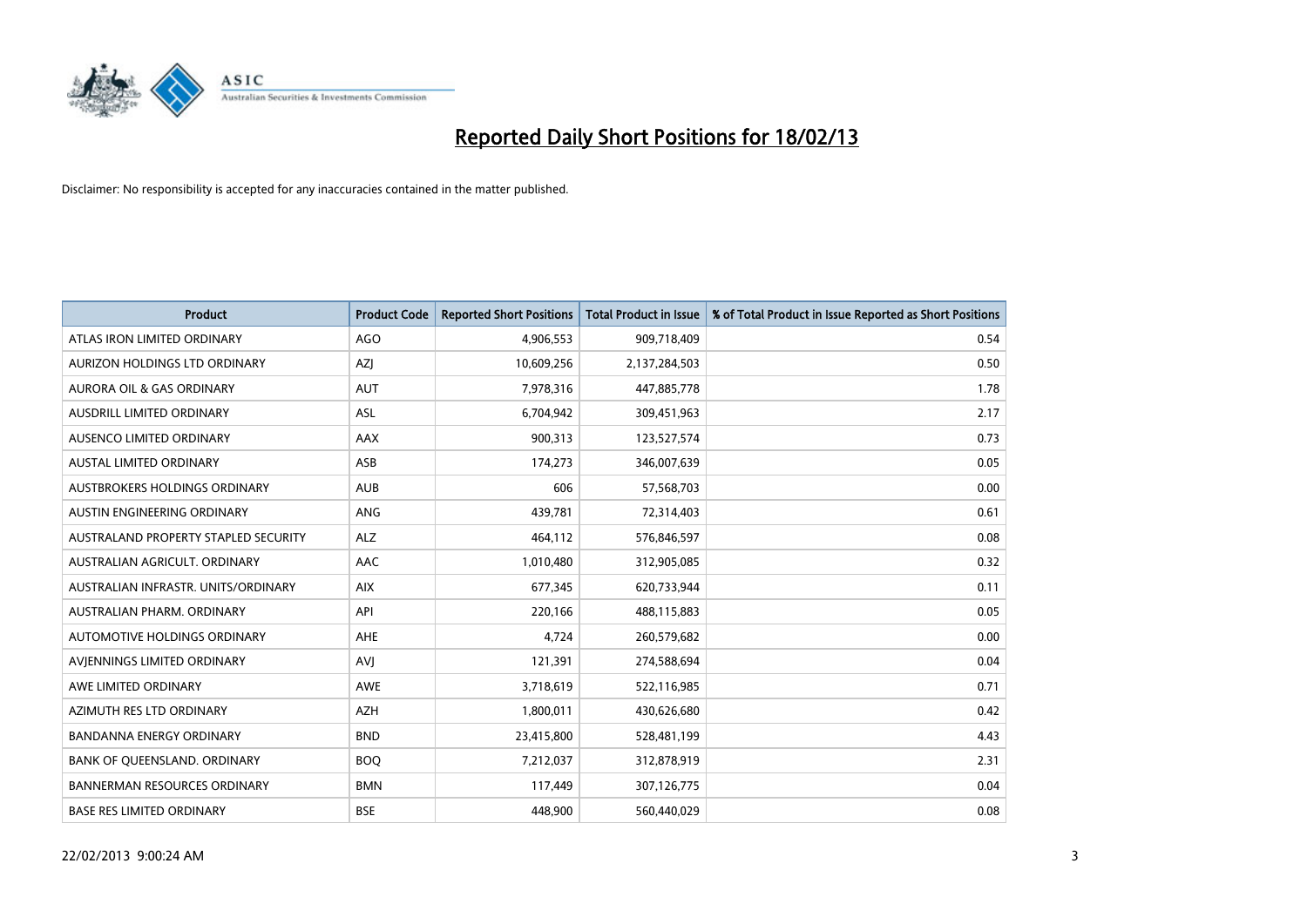

| <b>Product</b>                                | <b>Product Code</b> | <b>Reported Short Positions</b> | <b>Total Product in Issue</b> | % of Total Product in Issue Reported as Short Positions |
|-----------------------------------------------|---------------------|---------------------------------|-------------------------------|---------------------------------------------------------|
| <b>BATHURST RESOURCES ORDINARY</b>            | <b>BTU</b>          | 34,975,632                      | 697,247,997                   | 5.02                                                    |
| BC IRON LIMITED ORDINARY                      | <b>BCI</b>          | 200,270                         | 122,729,384                   | 0.16                                                    |
| BEACH ENERGY LIMITED ORDINARY                 | <b>BPT</b>          | 16,774,988                      | 1,263,677,572                 | 1.33                                                    |
| BEADELL RESOURCE LTD ORDINARY                 | <b>BDR</b>          | 17,491,945                      | 742,204,752                   | 2.36                                                    |
| BENDIGO AND ADELAIDE ORDINARY                 | <b>BEN</b>          | 10,069,650                      | 402,442,109                   | 2.50                                                    |
| BERKELEY RESOURCES ORDINARY                   | <b>BKY</b>          | 206,918                         | 179,393,273                   | 0.12                                                    |
| <b>BHP BILLITON LIMITED ORDINARY</b>          | <b>BHP</b>          | 8,206,494                       | 3,211,691,105                 | 0.26                                                    |
| <b>BILLABONG ORDINARY</b>                     | <b>BBG</b>          | 5,199,498                       | 478,944,292                   | 1.09                                                    |
| <b>BLACKMORES LIMITED ORDINARY</b>            | <b>BKL</b>          | 2,859                           | 16,909,231                    | 0.02                                                    |
| <b>BLACKTHORN RESOURCES ORD US PROHIBITED</b> | <b>BTR</b>          | 154,082                         | 164,285,950                   | 0.09                                                    |
| BLUESCOPE STEEL LTD ORDINARY                  | BSL                 | 1,380,348                       | 558,243,305                   | 0.25                                                    |
| <b>BOART LONGYEAR ORDINARY</b>                | <b>BLY</b>          | 6,847,252                       | 461,163,412                   | 1.48                                                    |
| BORAL LIMITED, ORDINARY                       | <b>BLD</b>          | 24,856,994                      | 766,235,816                   | 3.24                                                    |
| <b>BRADKEN LIMITED ORDINARY</b>               | <b>BKN</b>          | 10,431,210                      | 169,240,662                   | 6.16                                                    |
| <b>BRAMBLES LIMITED ORDINARY</b>              | <b>BXB</b>          | 2,035,507                       | 1,556,632,333                 | 0.13                                                    |
| BREVILLE GROUP LTD ORDINARY                   | <b>BRG</b>          | 92,801                          | 130,095,322                   | 0.07                                                    |
| <b>BRICKWORKS LIMITED ORDINARY</b>            | <b>BKW</b>          | 13,671                          | 147,818,132                   | 0.01                                                    |
| <b>BROCKMAN MINING LTD ORDINARY</b>           | <b>BCK</b>          | 91,872                          | 7,414,338,229                 | 0.00                                                    |
| BT INVESTMENT MNGMNT ORDINARY                 | <b>BTT</b>          | 1,229                           | 274,214,460                   | 0.00                                                    |
| <b>BUCCANEER ENERGY LTD ORDINARY</b>          | <b>BCC</b>          | 1,000,000                       | 1,519,445,371                 | 0.07                                                    |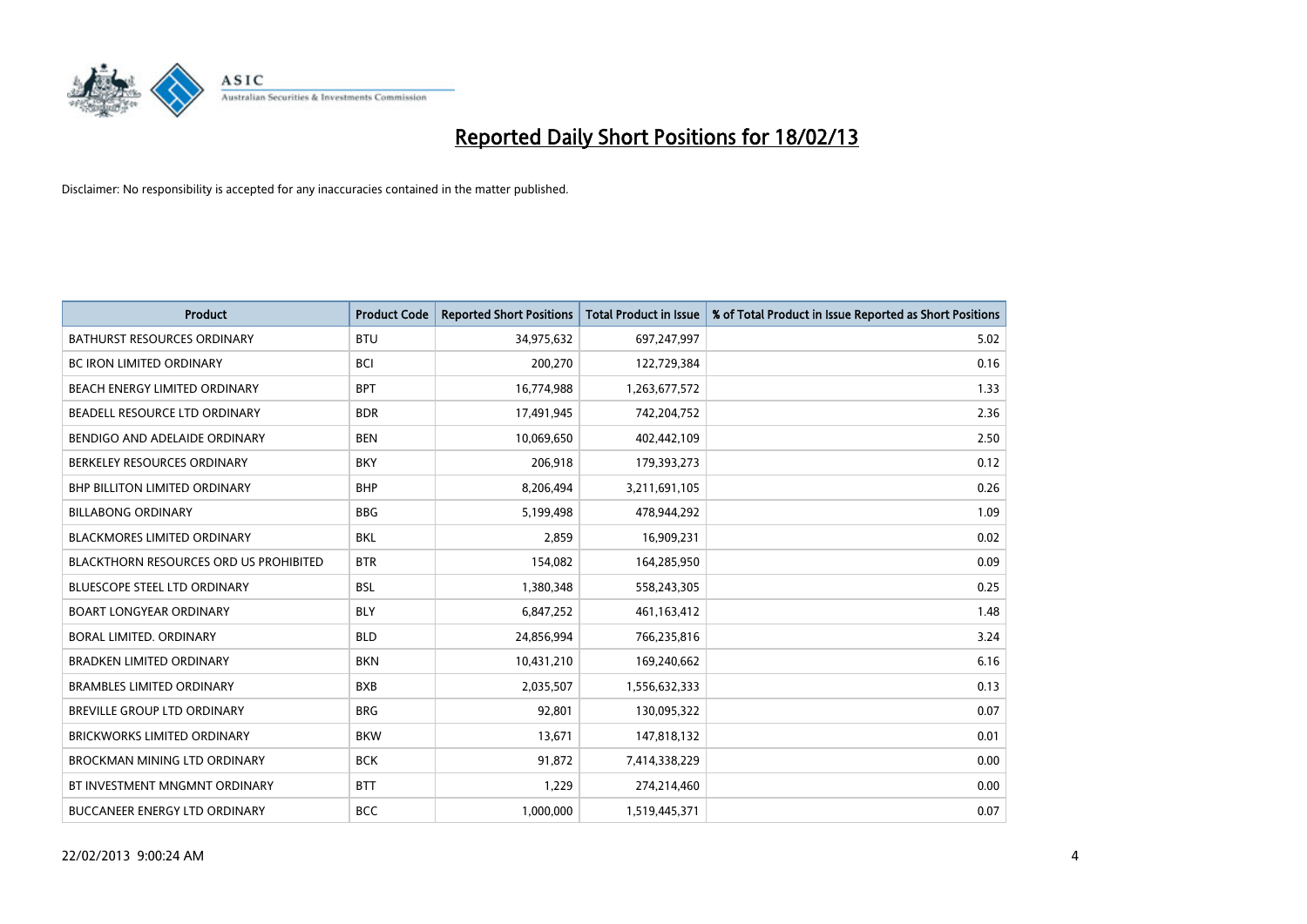

| <b>Product</b>                          | <b>Product Code</b> | <b>Reported Short Positions</b> | Total Product in Issue | % of Total Product in Issue Reported as Short Positions |
|-----------------------------------------|---------------------|---------------------------------|------------------------|---------------------------------------------------------|
| <b>BURU ENERGY ORDINARY</b>             | <b>BRU</b>          | 15,912,798                      | 273,912,685            | 5.81                                                    |
| <b>BWP TRUST ORDINARY UNITS</b>         | <b>BWP</b>          | 2,338,109                       | 533,645,790            | 0.44                                                    |
| CABCHARGE AUSTRALIA ORDINARY            | CAB                 | 6,882,773                       | 120,430,683            | 5.72                                                    |
| CALIBRE GROUP LTD ORDINARY              | <b>CGH</b>          | 843,313                         | 307,378,401            | 0.27                                                    |
| <b>CALTEX AUSTRALIA ORDINARY</b>        | <b>CTX</b>          | 2,853,220                       | 270,000,000            | 1.06                                                    |
| CAPE LAMBERT RES LTD ORDINARY           | <b>CFE</b>          | 416,877                         | 688,308,792            | 0.06                                                    |
| CARABELLA RES LTD ORDINARY              | <b>CLR</b>          | 53,326                          | 152,361,547            | 0.03                                                    |
| <b>CARBON ENERGY ORDINARY</b>           | <b>CNX</b>          | 48.071                          | 779,807,322            | 0.01                                                    |
| <b>CARDNO LIMITED ORDINARY</b>          | CDD                 | 6,632,773                       | 141,648,006            | 4.68                                                    |
| CARNARVON PETROLEUM ORDINARY            | <b>CVN</b>          | 1,238,638                       | 937,257,700            | 0.13                                                    |
| CARSALES.COM LTD ORDINARY               | <b>CRZ</b>          | 4,675,680                       | 235,768,495            | 1.98                                                    |
| <b>CASH CONVERTERS ORDINARY</b>         | <b>CCV</b>          | 36,129                          | 423,861,025            | 0.01                                                    |
| CEDAR WOODS PROP. ORDINARY              | <b>CWP</b>          | 5,021                           | 73,047,793             | 0.01                                                    |
| CENTRAL PETROLEUM ORDINARY              | <b>CTP</b>          | 1,153,262                       | 1,388,978,845          | 0.08                                                    |
| <b>CERAMIC FUEL CELLS ORDINARY</b>      | <b>CFU</b>          | 390                             | 1,559,231,320          | 0.00                                                    |
| CFS RETAIL TRUST GRP STAPLED SECURITIES | <b>CFX</b>          | 44,195,173                      | 2,828,495,659          | 1.56                                                    |
| CHALLENGER DIV.PRO. STAPLED UNITS       | <b>CDI</b>          | 32,153                          | 214,101,013            | 0.02                                                    |
| <b>CHALLENGER LIMITED ORDINARY</b>      | <b>CGF</b>          | 2,151,580                       | 537,083,442            | 0.40                                                    |
| CHARTER HALL GROUP STAPLED US PROHIBIT. | <b>CHC</b>          | 315,699                         | 298,860,383            | 0.11                                                    |
| <b>CHARTER HALL RETAIL UNITS</b>        | <b>COR</b>          | 619,475                         | 334,098,571            | 0.19                                                    |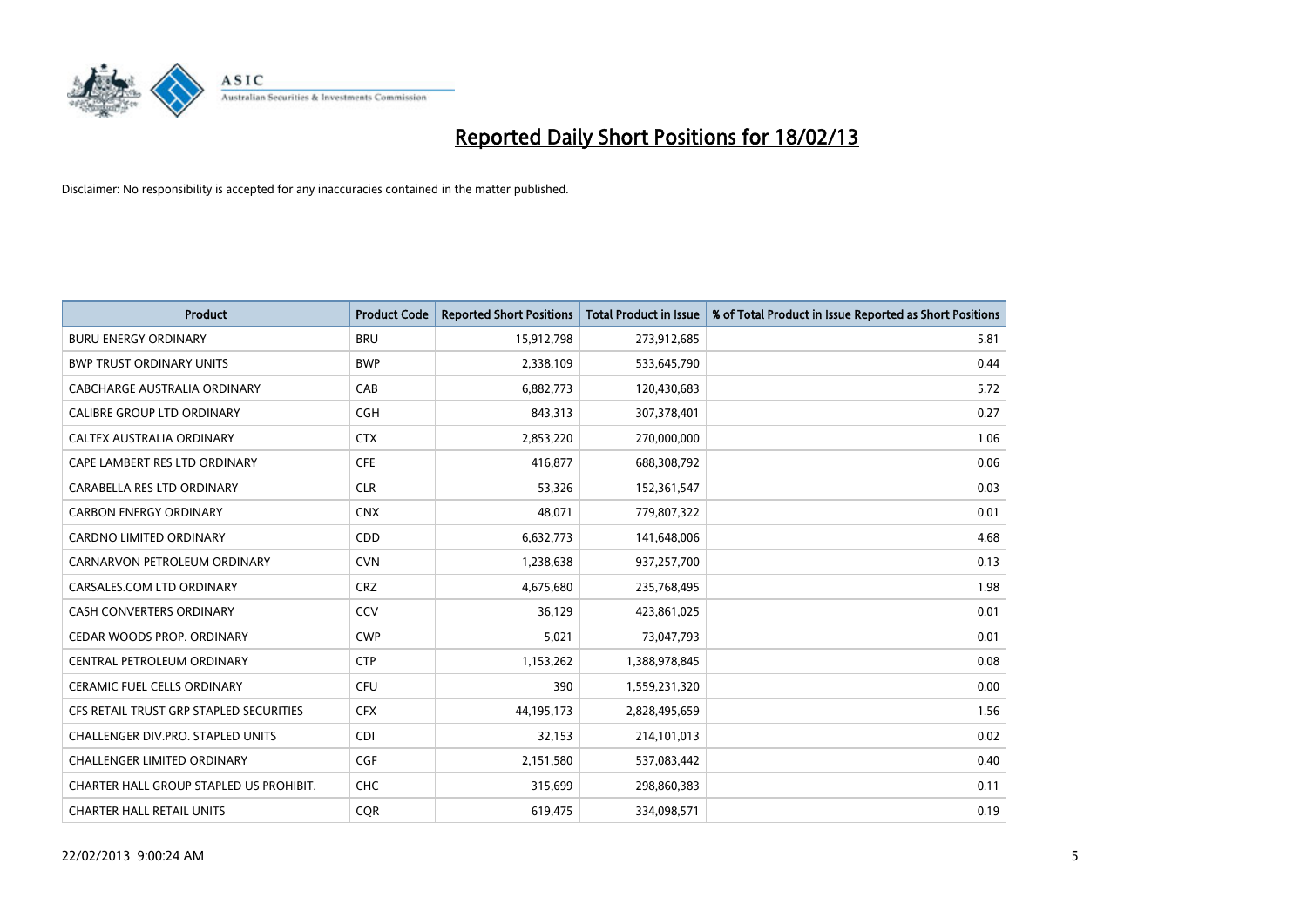

| <b>Product</b>                          | <b>Product Code</b> | <b>Reported Short Positions</b> | <b>Total Product in Issue</b> | % of Total Product in Issue Reported as Short Positions |
|-----------------------------------------|---------------------|---------------------------------|-------------------------------|---------------------------------------------------------|
| <b>CHORUS LIMITED ORDINARY</b>          | <b>CNU</b>          | 1,017,498                       | 385,082,123                   | 0.26                                                    |
| CITIGOLD CORP LTD ORDINARY              | <b>CTO</b>          | 740,497                         | 1,352,907,765                 | 0.05                                                    |
| <b>CLOUGH LIMITED ORDINARY</b>          | <b>CLO</b>          | 182,710                         | 775,565,556                   | 0.02                                                    |
| COAL OF AFRICA LTD ORDINARY             | <b>CZA</b>          | 39,654                          | 1,048,368,613                 | 0.00                                                    |
| <b>COALSPUR MINES LTD ORDINARY</b>      | <b>CPL</b>          | 13,717,160                      | 634,148,901                   | 2.16                                                    |
| COCA-COLA AMATIL ORDINARY               | <b>CCL</b>          | 1,817,288                       | 762,133,414                   | 0.24                                                    |
| <b>COCHLEAR LIMITED ORDINARY</b>        | <b>COH</b>          | 4,096,845                       | 57,026,689                    | 7.18                                                    |
| <b>COCKATOO COAL ORDINARY</b>           | <b>COK</b>          | 12,272,854                      | 1,016,746,908                 | 1.21                                                    |
| <b>CODAN LIMITED ORDINARY</b>           | <b>CDA</b>          | 52,385                          | 176,926,104                   | 0.03                                                    |
| <b>COLLINS FOODS LTD ORDINARY</b>       | <b>CKF</b>          | 507,959                         | 93,000,003                    | 0.55                                                    |
| COMMONWEALTH BANK, ORDINARY             | <b>CBA</b>          | 9,667,013                       | 1,609,180,841                 | 0.60                                                    |
| COMMONWEALTH PROP ORDINARY UNITS        | <b>CPA</b>          | 12,514,847                      | 2,347,003,413                 | 0.53                                                    |
| <b>COMPASS RESOURCES ORDINARY</b>       | <b>CMR</b>          | 7,472                           | 1,403,744,100                 | 0.00                                                    |
| <b>COMPUMEDICS LIMITED ORDINARY</b>     | <b>CMP</b>          | 3,373                           | 161,983,009                   | 0.00                                                    |
| <b>COMPUTERSHARE LTD ORDINARY</b>       | <b>CPU</b>          | 10,097,401                      | 555,664,059                   | 1.82                                                    |
| <b>COOPER ENERGY LTD ORDINARY</b>       | <b>COE</b>          | 176,066                         | 329,034,654                   | 0.05                                                    |
| CORP TRAVEL LIMITED ORDINARY            | <b>CTD</b>          | 134,863                         | 74,971,020                    | 0.18                                                    |
| <b>CREDIT CORP GROUP ORDINARY</b>       | <b>CCP</b>          | 9,419                           | 45,932,899                    | 0.02                                                    |
| <b>CROMWELL PROP STAPLED SECURITIES</b> | <b>CMW</b>          | 220,378                         | 1,460,936,284                 | 0.02                                                    |
| <b>CROWN LIMITED ORDINARY</b>           | <b>CWN</b>          | 4,571,506                       | 728,394,185                   | 0.63                                                    |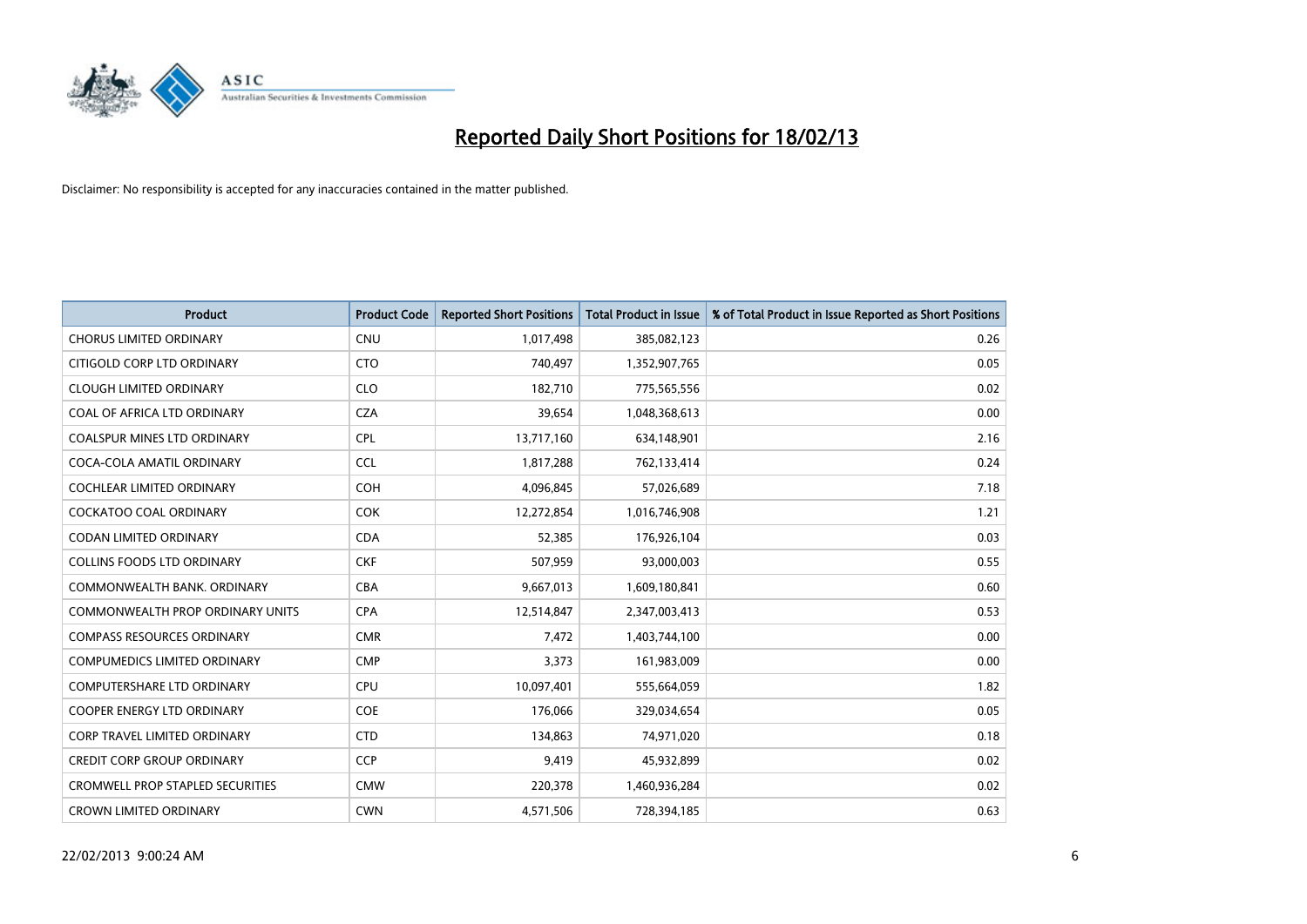

| <b>Product</b>                       | <b>Product Code</b> | <b>Reported Short Positions</b> | <b>Total Product in Issue</b> | % of Total Product in Issue Reported as Short Positions |
|--------------------------------------|---------------------|---------------------------------|-------------------------------|---------------------------------------------------------|
| <b>CSG LIMITED ORDINARY</b>          | CSV                 | 386,971                         | 278,155,477                   | 0.14                                                    |
| <b>CSL LIMITED ORDINARY</b>          | <b>CSL</b>          | 2,066,136                       | 498,199,305                   | 0.41                                                    |
| <b>CSR LIMITED ORDINARY</b>          | <b>CSR</b>          | 48,425,540                      | 506,000,315                   | 9.57                                                    |
| <b>CUDECO LIMITED ORDINARY</b>       | CDU                 | 2,419,216                       | 188,943,961                   | 1.28                                                    |
| DART ENERGY LTD ORDINARY             | <b>DTE</b>          | 15,731,945                      | 878,668,388                   | 1.79                                                    |
| DAVID JONES LIMITED ORDINARY         | <b>DJS</b>          | 62,282,482                      | 531,788,775                   | 11.71                                                   |
| <b>DECMIL GROUP LIMITED ORDINARY</b> | <b>DCG</b>          | 305,940                         | 168,203,219                   | 0.18                                                    |
| DEEP YELLOW LIMITED ORDINARY         | <b>DYL</b>          | 500,000                         | 1,553,507,294                 | 0.03                                                    |
| DEXUS PROPERTY GROUP STAPLED UNITS   | <b>DXS</b>          | 11,606,235                      | 4,839,024,176                 | 0.24                                                    |
| DISCOVERY METALS LTD ORDINARY        | <b>DML</b>          | 1,806,122                       | 486,986,451                   | 0.37                                                    |
| DOMINO PIZZA ENTERPR ORDINARY        | <b>DMP</b>          | 25,727                          | 70,192,674                    | 0.04                                                    |
| DORAY MINERALS LTD ORDINARY          | <b>DRM</b>          | 79,459                          | 141,866,768                   | 0.06                                                    |
| DOWNER EDI LIMITED ORDINARY          | <b>DOW</b>          | 4,272,402                       | 429,100,296                   | 1.00                                                    |
| DRILLSEARCH ENERGY ORDINARY          | <b>DLS</b>          | 1,241,801                       | 427,353,371                   | 0.29                                                    |
| DUET GROUP STAPLED US PROHIBIT.      | <b>DUE</b>          | 10,651,580                      | 1,169,314,842                 | 0.91                                                    |
| DULUXGROUP LIMITED ORDINARY          | <b>DLX</b>          | 6,330,912                       | 374,507,181                   | 1.69                                                    |
| <b>DWS LTD ORDINARY</b>              | <b>DWS</b>          | 307,216                         | 132,362,763                   | 0.23                                                    |
| ECHO ENTERTAINMENT ORDINARY          | <b>EGP</b>          | 8,597,816                       | 825,672,730                   | 1.04                                                    |
| <b>ELDERS LIMITED ORDINARY</b>       | <b>ELD</b>          | 18,224,888                      | 448,598,480                   | 4.06                                                    |
| ELEMENTAL MINERALS ORDINARY          | <b>ELM</b>          | 33,456                          | 288,587,228                   | 0.01                                                    |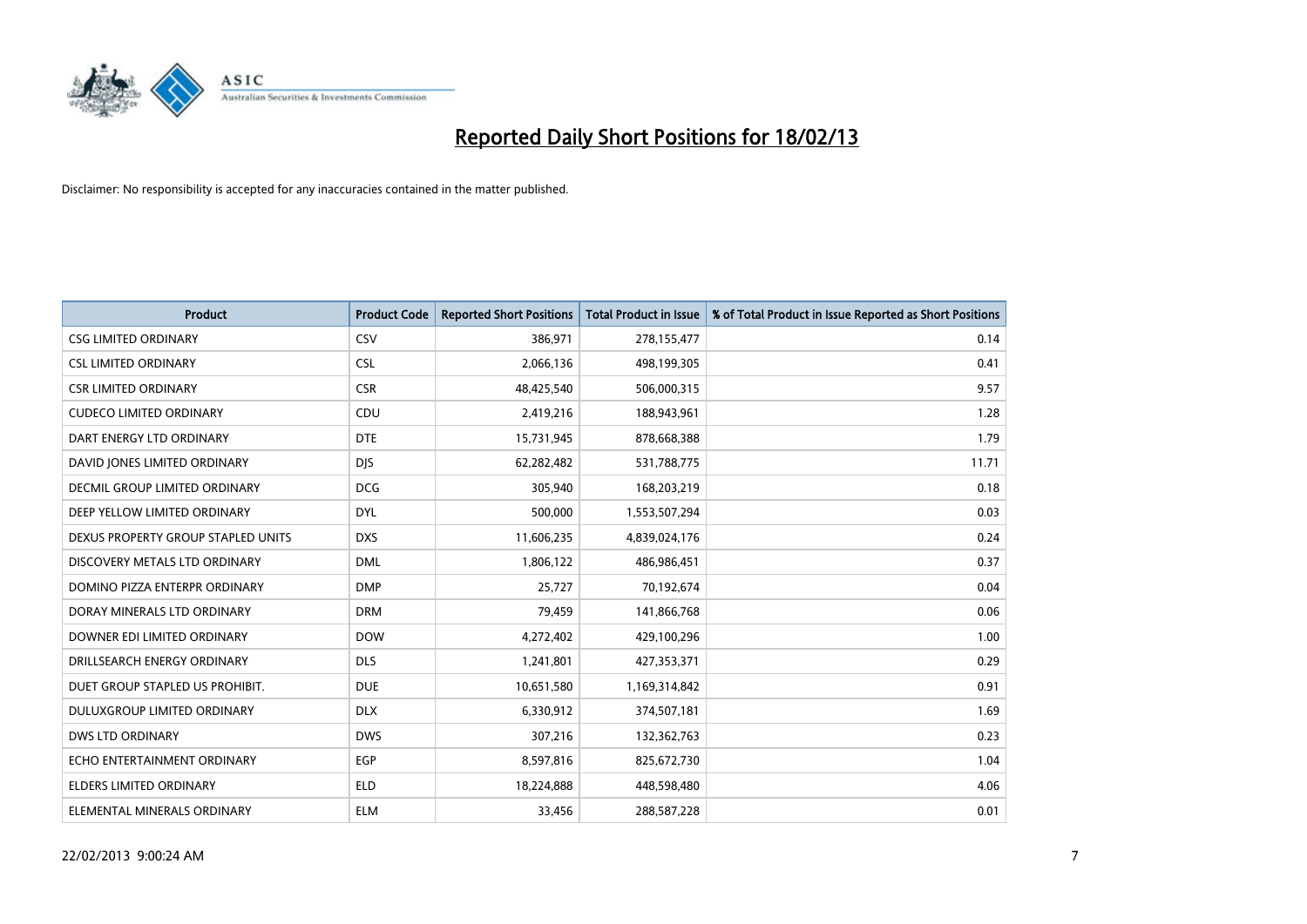

| <b>Product</b>                         | <b>Product Code</b> | <b>Reported Short Positions</b> | <b>Total Product in Issue</b> | % of Total Product in Issue Reported as Short Positions |
|----------------------------------------|---------------------|---------------------------------|-------------------------------|---------------------------------------------------------|
| ELEMENTOS LIMITED ORDINARY             | <b>ELT</b>          | 16                              | 149,531,420                   | 0.00                                                    |
| <b>EMECO HOLDINGS ORDINARY</b>         | EHL                 | 7,286,129                       | 599,675,707                   | 1.22                                                    |
| <b>ENDEAVOUR MIN CORP CDI 1:1</b>      | <b>EVR</b>          | 209,329                         | 129,653,699                   | 0.16                                                    |
| ENERGY RESOURCES ORDINARY 'A'          | <b>ERA</b>          | 7,069,152                       | 517,725,062                   | 1.37                                                    |
| <b>ENERGY WORLD CORPOR, ORDINARY</b>   | <b>EWC</b>          | 17,561,418                      | 1,734,166,672                 | 1.01                                                    |
| <b>ENVESTRA LIMITED ORDINARY</b>       | <b>ENV</b>          | 8,275,661                       | 1,603,333,497                 | 0.52                                                    |
| EVOLUTION MINING LTD ORDINARY          | <b>EVN</b>          | 8,056,911                       | 708,092,989                   | 1.14                                                    |
| FAIRFAX MEDIA LTD ORDINARY             | <b>FXJ</b>          | 325,732,552                     | 2,351,955,725                 | 13.85                                                   |
| <b>FANTASTIC HOLDINGS ORDINARY</b>     | <b>FAN</b>          | 134,680                         | 102,739,538                   | 0.13                                                    |
| FEDERATION CNTRES ORD/UNIT STAPLED SEC | FDC                 | 5,148,550                       | 1,427,391,696                 | 0.36                                                    |
| FKP PROPERTY GROUP STAPLED SECURITIES  | <b>FKP</b>          | 5,369,451                       | 321,578,705                   | 1.67                                                    |
| FLEETWOOD CORP ORDINARY                | <b>FWD</b>          | 2,963,680                       | 60,033,258                    | 4.94                                                    |
| FLETCHER BUILDING ORDINARY             | <b>FBU</b>          | 3,345,729                       | 684,793,538                   | 0.49                                                    |
| FLEXIGROUP LIMITED ORDINARY            | <b>FXL</b>          | 34,111                          | 287,469,669                   | 0.01                                                    |
| <b>FLIGHT CENTRE ORDINARY</b>          | <b>FLT</b>          | 11,275,226                      | 100,170,726                   | 11.26                                                   |
| FLINDERS MINES LTD ORDINARY            | <b>FMS</b>          | 2,041,194                       | 1,821,300,404                 | 0.11                                                    |
| FOCUS MINERALS LTD ORDINARY            | <b>FML</b>          | 1,339                           | 8,822,771,352                 | 0.00                                                    |
| FONTERRA SHARE FUND ORDINARY UNITS     | FSF                 | 34,716                          | 95,689,327                    | 0.04                                                    |
| <b>FORGE GROUP LIMITED ORDINARY</b>    | FGE                 | 106,989                         | 86,169,014                    | 0.12                                                    |
| FORTESCUE METALS GRP ORDINARY          | <b>FMG</b>          | 149,866,440                     | 3,113,798,659                 | 4.81                                                    |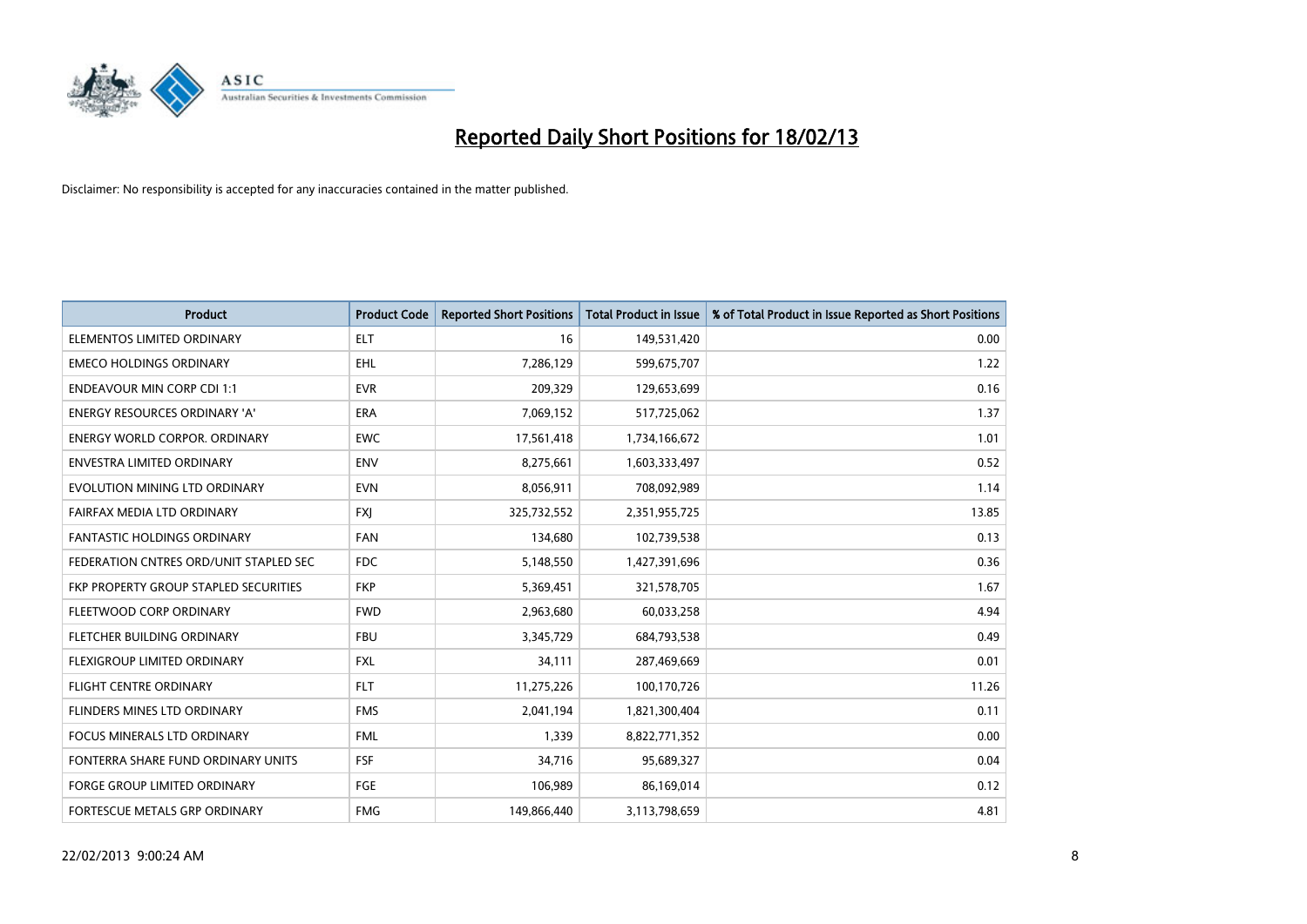

| <b>Product</b>                                   | <b>Product Code</b> | <b>Reported Short Positions</b> | <b>Total Product in Issue</b> | % of Total Product in Issue Reported as Short Positions |
|--------------------------------------------------|---------------------|---------------------------------|-------------------------------|---------------------------------------------------------|
| <b>G.U.D. HOLDINGS ORDINARY</b>                  | GUD                 | 3,972,671                       | 71,341,319                    | 5.57                                                    |
| <b>G8 EDUCATION LIMITED ORDINARY</b>             | <b>GEM</b>          | 416,365                         | 270,940,348                   | 0.15                                                    |
| <b>GALAXY RESOURCES ORDINARY</b>                 | GXY                 | 3,683,182                       | 560,357,421                   | 0.66                                                    |
| <b>GENETIC TECHNOLOGIES ORDINARY</b>             | <b>GTG</b>          | 607,950                         | 475,471,819                   | 0.13                                                    |
| <b>GEODYNAMICS LIMITED ORDINARY</b>              | GDY                 | 850                             | 406,452,608                   | 0.00                                                    |
| <b>GINDALBIE METALS LTD ORDINARY</b>             | GBG                 | 34,036,945                      | 1,404,350,200                 | 2.42                                                    |
| <b>GOODMAN FIELDER. ORDINARY</b>                 | GFF                 | 24,659,551                      | 1,955,559,207                 | 1.26                                                    |
| <b>GOODMAN GROUP STAPLED US PROHIBIT.</b>        | <b>GMG</b>          | 1,098,253                       | 1,713,233,947                 | 0.06                                                    |
| <b>GPT GROUP STAPLED SEC.</b>                    | GPT                 | 6,159,114                       | 1,766,785,075                 | 0.35                                                    |
| <b>GRAINCORP LIMITED A CLASS ORDINARY</b>        | <b>GNC</b>          | 970,256                         | 228,855,628                   | 0.42                                                    |
| <b>GRANGE RESOURCES. ORDINARY</b>                | <b>GRR</b>          | 480,241                         | 1,156,181,782                 | 0.04                                                    |
| <b>GREENLAND MIN EN LTD ORDINARY</b>             | GGG                 | 4,714,154                       | 567,937,409                   | 0.83                                                    |
| <b>GROWTHPOINT PROPERTY ORD/UNIT STAPLED SEC</b> | GOZ                 | 31,162                          | 390,292,970                   | 0.01                                                    |
| <b>GRYPHON MINERALS LTD ORDINARY</b>             | GRY                 | 25,447,412                      | 400,464,983                   | 6.35                                                    |
| <b>GUILDFORD COAL LTD ORDINARY</b>               | <b>GUF</b>          | 882,879                         | 521,046,899                   | 0.17                                                    |
| <b>GUIARAT NRE COAL LTD ORDINARY</b>             | <b>GNM</b>          | 587,656                         | 1,376,138,678                 | 0.04                                                    |
| <b>GUNNS LIMITED ORDINARY</b>                    | <b>GNS</b>          | 51,674,677                      | 848,401,559                   | 6.09                                                    |
| <b>GWA GROUP LTD ORDINARY</b>                    | <b>GWA</b>          | 6,101,042                       | 304,706,899                   | 2.00                                                    |
| <b>HARVEY NORMAN ORDINARY</b>                    | <b>HVN</b>          | 117,018,196                     | 1,062,316,784                 | 11.02                                                   |
| HASTIE GROUP LIMITED ORDINARY                    | <b>HST</b>          | 210,891                         | 137,353,504                   | 0.15                                                    |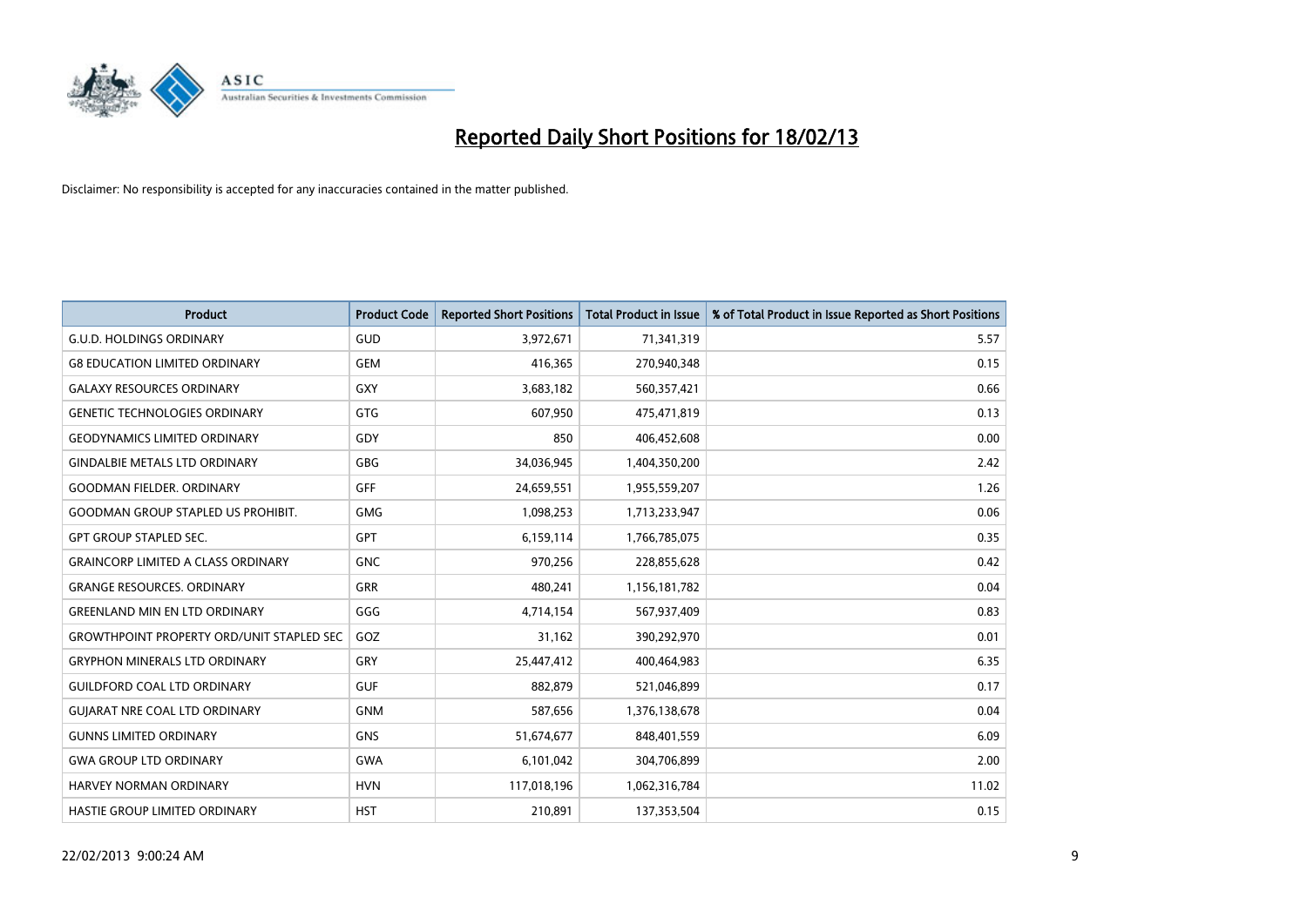

| <b>Product</b>                                | <b>Product Code</b> | <b>Reported Short Positions</b> | <b>Total Product in Issue</b> | % of Total Product in Issue Reported as Short Positions |
|-----------------------------------------------|---------------------|---------------------------------|-------------------------------|---------------------------------------------------------|
| <b>HENDERSON GROUP CDI 1:1</b>                | <b>HGG</b>          | 981,096                         | 718,996,007                   | 0.14                                                    |
| HIGHLANDS PACIFIC ORDINARY                    | <b>HIG</b>          | 483,892                         | 789,132,854                   | 0.06                                                    |
| HILLGROVE RES LTD ORDINARY                    | <b>HGO</b>          | 2,044,545                       | 1,022,760,221                 | 0.20                                                    |
| <b>HILLS HOLDINGS LTD ORDINARY</b>            | <b>HIL</b>          | 2,540,122                       | 246,500,444                   | 1.03                                                    |
| HORIZON OIL LIMITED ORDINARY                  | <b>HZN</b>          | 26,587,883                      | 1,133,316,515                 | 2.35                                                    |
| <b>ICON ENERGY LIMITED ORDINARY</b>           | <b>ICN</b>          | 1,724,608                       | 533,391,210                   | 0.32                                                    |
| <b>IINET LIMITED ORDINARY</b>                 | <b>IIN</b>          | 17,595                          | 161,238,847                   | 0.01                                                    |
| ILUKA RESOURCES ORDINARY                      | ILU                 | 60,710,003                      | 418,700,517                   | 14.50                                                   |
| <b>IMDEX LIMITED ORDINARY</b>                 | <b>IMD</b>          | 1,362,879                       | 210,473,188                   | 0.65                                                    |
| IMF (AUSTRALIA) LTD ORDINARY                  | <b>IMF</b>          | 691,740                         | 123,201,716                   | 0.56                                                    |
| <b>INCITEC PIVOT ORDINARY</b>                 | <b>IPL</b>          | 8,112,689                       | 1,628,730,107                 | 0.50                                                    |
| <b>INDEPENDENCE GROUP ORDINARY</b>            | <b>IGO</b>          | 2,758,941                       | 232,882,535                   | 1.18                                                    |
| INDOPHIL RESOURCES ORDINARY                   | <b>IRN</b>          | 303,578                         | 1,203,146,194                 | 0.03                                                    |
| INFIGEN ENERGY STAPLED SECURITIES             | <b>IFN</b>          | 2,969,149                       | 762,265,972                   | 0.39                                                    |
| <b>INSURANCE AUSTRALIA ORDINARY</b>           | <b>IAG</b>          | 4,903,789                       | 2,079,034,021                 | 0.24                                                    |
| INTEGRATED RESEARCH ORDINARY                  | IRI                 | 33,533                          | 168,359,453                   | 0.02                                                    |
| <b>INTREPID MINES ORDINARY</b>                | <b>IAU</b>          | 9,257,083                       | 555,519,374                   | 1.67                                                    |
| <b>INVESTA OFFICE FUND STAPLED SECURITIES</b> | <b>IOF</b>          | 3,051,879                       | 614,047,458                   | 0.50                                                    |
| <b>INVOCARE LIMITED ORDINARY</b>              | IVC                 | 2,946,124                       | 110,030,298                   | 2.68                                                    |
| ION LIMITED ORDINARY                          | <b>ION</b>          | 164,453                         | 256,365,105                   | 0.06                                                    |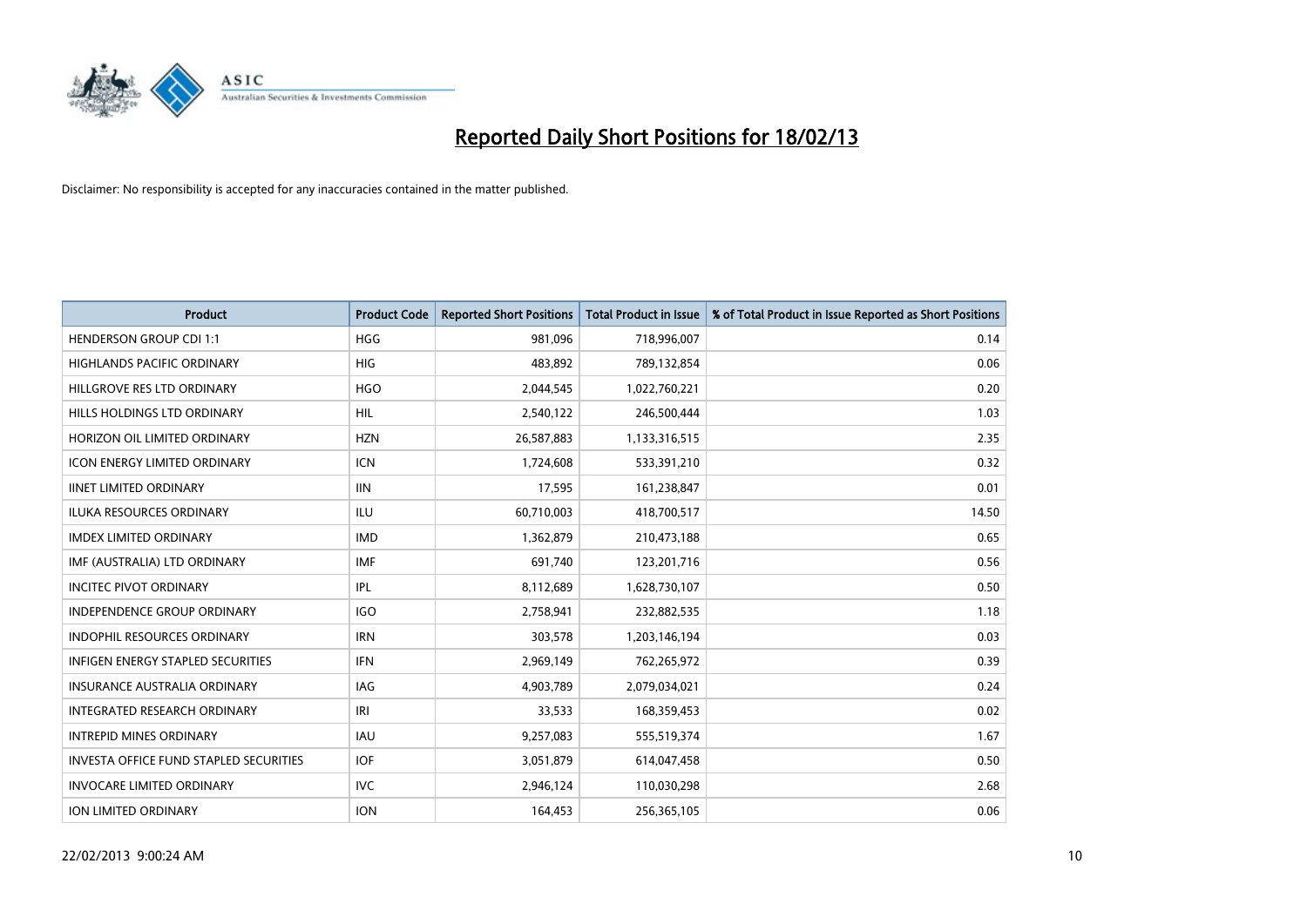

| <b>Product</b>                           | <b>Product Code</b> | <b>Reported Short Positions</b> | <b>Total Product in Issue</b> | % of Total Product in Issue Reported as Short Positions |
|------------------------------------------|---------------------|---------------------------------|-------------------------------|---------------------------------------------------------|
| <b>IOOF HOLDINGS LTD ORDINARY</b>        | IFL                 | 1,309,906                       | 232,091,225                   | 0.56                                                    |
| <b>IRESS LIMITED ORDINARY</b>            | <b>IRE</b>          | 1,845,416                       | 128,620,231                   | 1.43                                                    |
| <b>IRON ORE HOLDINGS ORDINARY</b>        | <b>IOH</b>          | 39,352                          | 161,174,005                   | 0.02                                                    |
| ISHARES S&P ASIA 50 CDI 1:1              | <b>IAA</b>          | 2,633                           | 1,700,000                     | 0.15                                                    |
| <b>IVANHOE AUSTRALIA ORDINARY</b>        | <b>IVA</b>          | 1,144,812                       | 723,714,943                   | 0.16                                                    |
| JAMES HARDIE INDUST CHESS DEPOSITARY INT | <b>IHX</b>          | 7,549,087                       | 440,917,727                   | 1.71                                                    |
| <b>JB HI-FI LIMITED ORDINARY</b>         | <b>JBH</b>          | 18,766,729                      | 98,850,643                    | 18.98                                                   |
| <b>JUMBO INTERACTIVE ORDINARY</b>        | JIN                 | 4,925                           | 43,112,560                    | 0.01                                                    |
| <b>KAGARA LTD ORDINARY</b>               | KZL                 | 3,009,071                       | 798,953,117                   | 0.38                                                    |
| KANGAROO RES LTD ORDINARY                | <b>KRL</b>          | 46,484                          | 3,434,430,012                 | 0.00                                                    |
| KAROON GAS AUSTRALIA ORDINARY            | <b>KAR</b>          | 70,531                          | 221,420,769                   | 0.03                                                    |
| KATHMANDU HOLD LTD ORDINARY              | <b>KMD</b>          | 17,209                          | 200,215,894                   | 0.01                                                    |
| KINGSGATE CONSOLID. ORDINARY             | <b>KCN</b>          | 13,434,765                      | 151,828,173                   | 8.85                                                    |
| KINGSROSE MINING LTD ORDINARY            | <b>KRM</b>          | 206,271                         | 291,959,871                   | 0.07                                                    |
| LEIGHTON HOLDINGS ORDINARY               | LEI                 | 8,104,538                       | 337,164,188                   | 2.40                                                    |
| LEND LEASE GROUP UNIT/ORD STAPLED        | LLC                 | 4,299,212                       | 574,351,883                   | 0.75                                                    |
| LINC ENERGY LTD ORDINARY                 | <b>LNC</b>          | 14,063,729                      | 517,770,424                   | 2.72                                                    |
| LIQUEFIED NATURAL ORDINARY               | <b>LNG</b>          | 99,016                          | 267,699,015                   | 0.04                                                    |
| LYCOPODIUM LIMITED ORDINARY              | <b>LYL</b>          | 402                             | 38,755,103                    | 0.00                                                    |
| LYNAS CORPORATION ORDINARY               | <b>LYC</b>          | 182,406,596                     | 1,960,801,292                 | 9.30                                                    |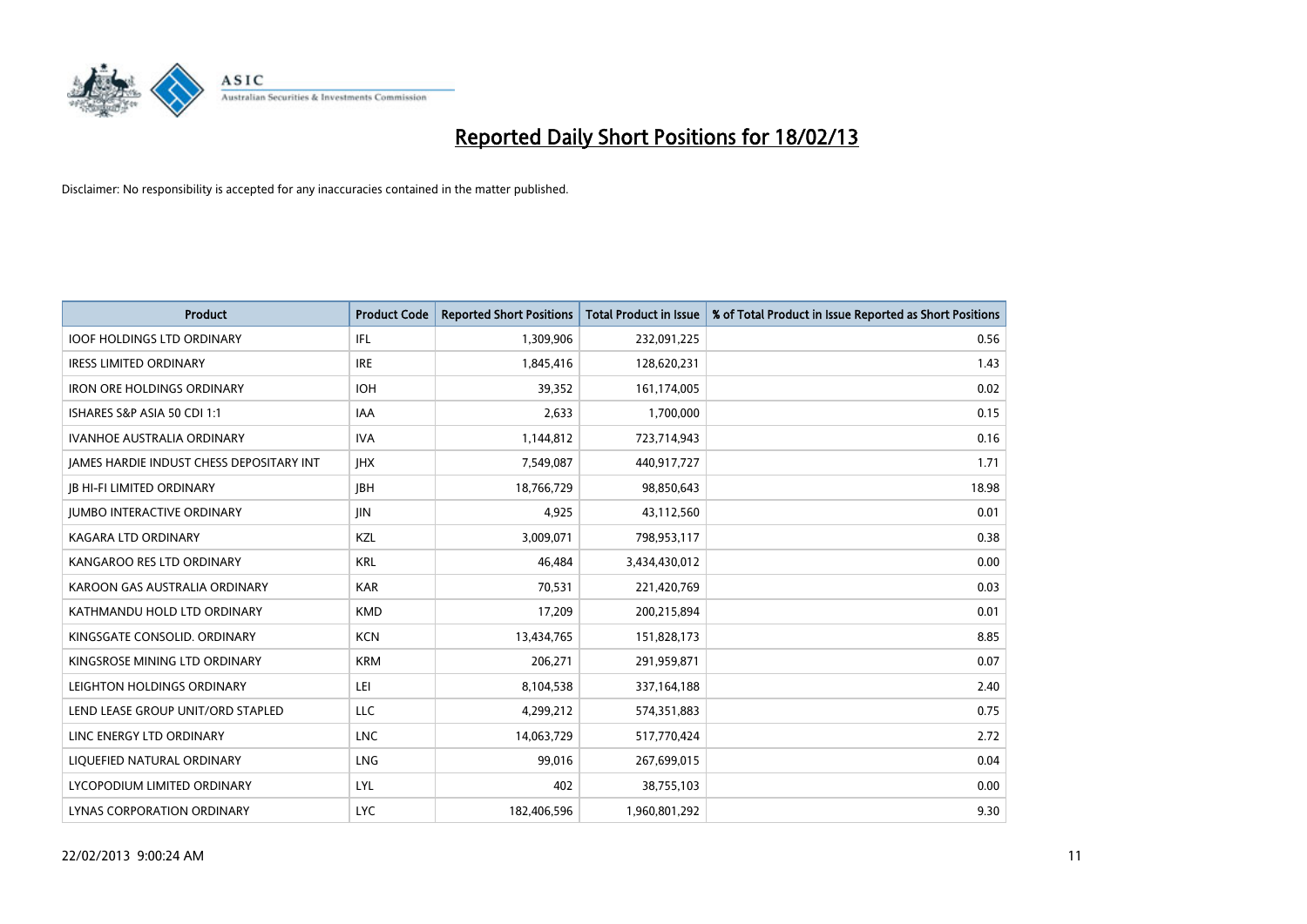

| <b>Product</b>                        | <b>Product Code</b> | <b>Reported Short Positions</b> | <b>Total Product in Issue</b> | % of Total Product in Issue Reported as Short Positions |
|---------------------------------------|---------------------|---------------------------------|-------------------------------|---------------------------------------------------------|
| <b>M2 TELECOMMUNICATION ORDINARY</b>  | <b>MTU</b>          | 7,728,456                       | 158,016,251                   | 4.89                                                    |
| MACA LIMITED ORDINARY                 | <b>MLD</b>          | 965,200                         | 150,000,000                   | 0.64                                                    |
| <b>MACMAHON HOLDINGS ORDINARY</b>     | <b>MAH</b>          | 9,611,271                       | 1,261,699,966                 | 0.76                                                    |
| MACO ATLAS ROADS GRP ORDINARY STAPLED | <b>MOA</b>          | 5,768,078                       | 478,531,436                   | 1.21                                                    |
| MACQUARIE GROUP LTD ORDINARY          | <b>MOG</b>          | 4,061,428                       | 339,180,329                   | 1.20                                                    |
| <b>MATRIX C &amp; E LTD ORDINARY</b>  | <b>MCE</b>          | 3,728,791                       | 94,555,428                    | 3.94                                                    |
| <b>MAVERICK DRILLING ORDINARY</b>     | <b>MAD</b>          | 9,381,721                       | 452,726,751                   | 2.07                                                    |
| MCMILLAN SHAKESPEARE ORDINARY         | <b>MMS</b>          | 290,703                         | 74,523,965                    | 0.39                                                    |
| MEDUSA MINING LTD ORDINARY            | <b>MML</b>          | 3,124,522                       | 188,903,911                   | 1.65                                                    |
| MELBOURNE IT LIMITED ORDINARY         | MLB                 | 495,412                         | 82,451,363                    | 0.60                                                    |
| MEO AUSTRALIA LTD ORDINARY            | <b>MEO</b>          | 432,047                         | 627,264,587                   | 0.07                                                    |
| MERMAID MARINE ORDINARY               | <b>MRM</b>          | 935,234                         | 223,832,900                   | 0.42                                                    |
| MESOBLAST LIMITED ORDINARY            | <b>MSB</b>          | 16,200,258                      | 287,840,322                   | 5.63                                                    |
| METALS X LIMITED ORDINARY             | <b>MLX</b>          | 81,169                          | 1,651,766,110                 | 0.00                                                    |
| METCASH LIMITED ORDINARY              | <b>MTS</b>          | 88,910,501                      | 880,704,786                   | 10.10                                                   |
| METMINCO LIMITED ORDINARY             | <b>MNC</b>          | 54,825                          | 1,749,543,023                 | 0.00                                                    |
| MICLYN EXP OFFSHR ORDINARY            | <b>MIO</b>          | 8,842                           | 278,639,188                   | 0.00                                                    |
| MILTON CORPORATION ORDINARY           | <b>MLT</b>          | 12,800                          | 121,625,655                   | 0.01                                                    |
| MINCOR RESOURCES NL ORDINARY          | <b>MCR</b>          | 2,255,623                       | 188,208,274                   | 1.20                                                    |
| MINERAL DEPOSITS ORDINARY             | <b>MDL</b>          | 821,672                         | 83,538,786                    | 0.98                                                    |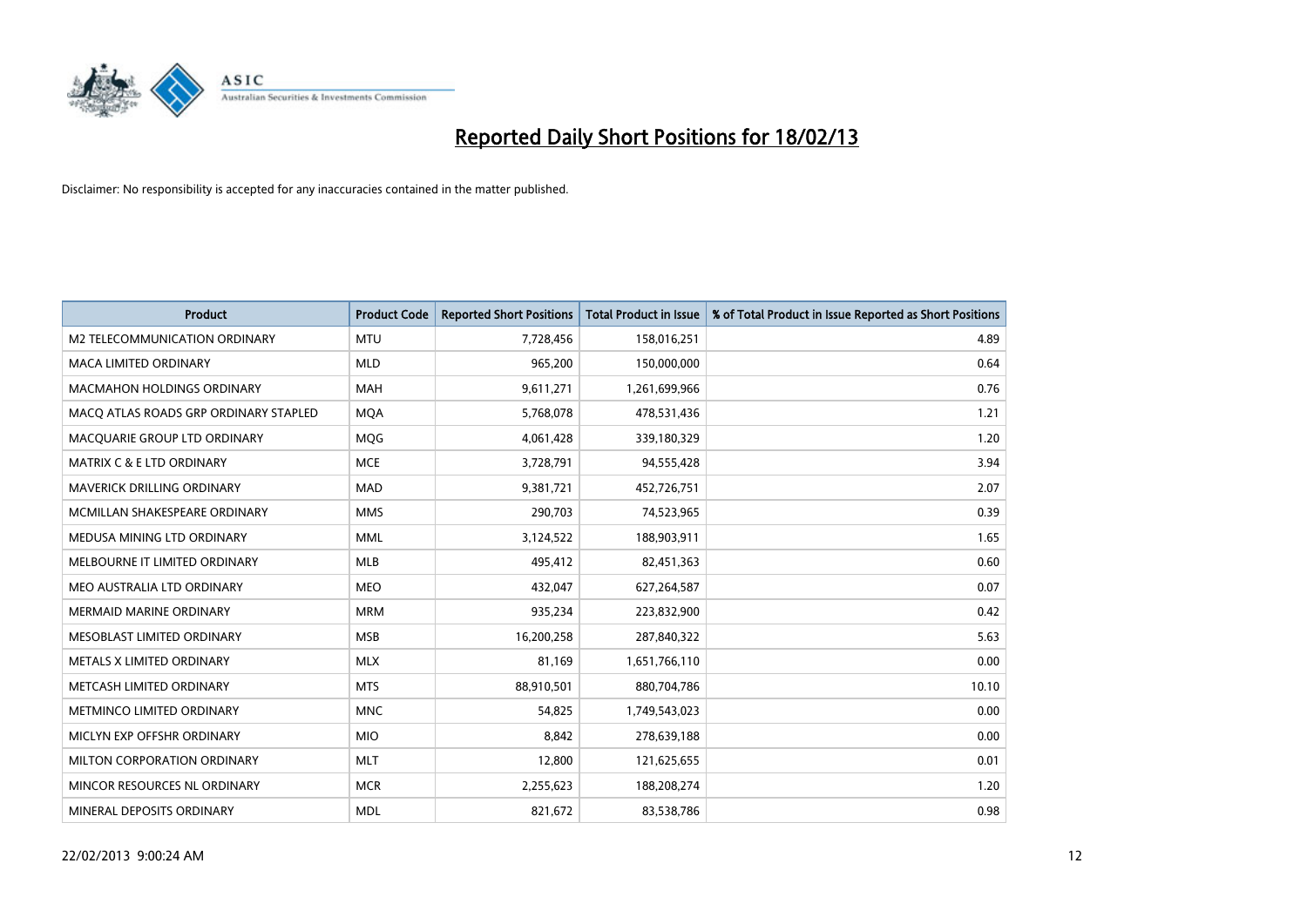

| <b>Product</b>                     | <b>Product Code</b> | <b>Reported Short Positions</b> | <b>Total Product in Issue</b> | % of Total Product in Issue Reported as Short Positions |
|------------------------------------|---------------------|---------------------------------|-------------------------------|---------------------------------------------------------|
| MINERAL RESOURCES, ORDINARY        | <b>MIN</b>          | 2,630,301                       | 185,724,169                   | 1.42                                                    |
| MIRABELA NICKEL LTD ORDINARY       | <b>MBN</b>          | 9,976,710                       | 876,765,094                   | 1.14                                                    |
| MIRVAC GROUP STAPLED SECURITIES    | <b>MGR</b>          | 7,382,814                       | 3,425,587,451                 | 0.22                                                    |
| <b>MOLOPO ENERGY LTD ORDINARY</b>  | <b>MPO</b>          | 848,080                         | 246,230,752                   | 0.34                                                    |
| <b>MONADELPHOUS GROUP ORDINARY</b> | <b>MND</b>          | 7,103,160                       | 90,663,543                    | 7.83                                                    |
| MORTGAGE CHOICE LTD ORDINARY       | <b>MOC</b>          | 2,244,324                       | 123,431,282                   | 1.82                                                    |
| <b>MOUNT GIBSON IRON ORDINARY</b>  | <b>MGX</b>          | 1,642,193                       | 1,090,584,232                 | 0.15                                                    |
| MULTIPLEX SITES SITES              | <b>MXUPA</b>        | 602                             | 4,500,000                     | 0.01                                                    |
| MURCHISON METALS LTD ORDINARY      | <b>MMX</b>          | 4,045,298                       | 450,497,346                   | 0.90                                                    |
| MYER HOLDINGS LTD ORDINARY         | <b>MYR</b>          | 81,287,246                      | 583,384,551                   | 13.93                                                   |
| MYSTATE LIMITED ORDINARY           | <b>MYS</b>          | 22,096                          | 87,117,374                    | 0.03                                                    |
| NATIONAL AUST, BANK ORDINARY       | <b>NAB</b>          | 10,767,474                      | 2,342,259,881                 | 0.46                                                    |
| NAVITAS LIMITED ORDINARY           | <b>NVT</b>          | 11,549,822                      | 375,367,918                   | 3.08                                                    |
| NEON ENERGY LIMITED ORDINARY       | <b>NEN</b>          | 2,560,878                       | 549,844,091                   | 0.47                                                    |
| NEW HOPE CORPORATION ORDINARY      | <b>NHC</b>          | 2,357,430                       | 830,563,352                   | 0.28                                                    |
| NEW STANDARD ENERGY ORDINARY       | <b>NSE</b>          | 322,032                         | 305,331,847                   | 0.11                                                    |
| NEWCREST MINING ORDINARY           | <b>NCM</b>          | 4,425,204                       | 765,906,839                   | 0.58                                                    |
| NEWS CORP A NON-VOTING CDI         | <b>NWSLV</b>        | 2,302,583                       | 1,526,294,206                 | 0.15                                                    |
| NEWS CORP B VOTING CDI             | <b>NWS</b>          | 755,589                         | 798,520,953                   | 0.09                                                    |
| NEWSAT LIMITED ORDINARY            | <b>NWT</b>          | 58,617                          | 233,052,157                   | 0.03                                                    |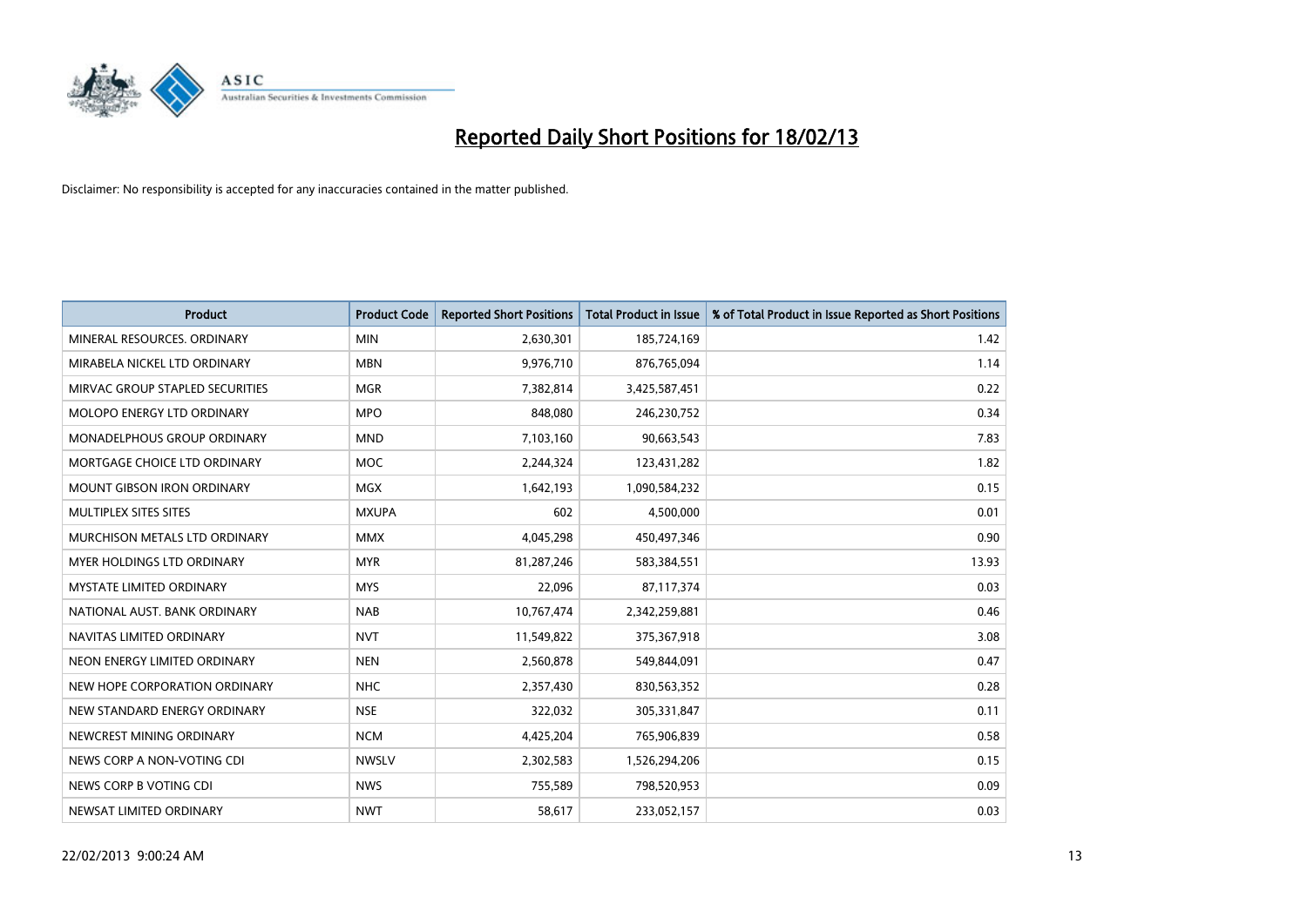

| <b>Product</b>                        | <b>Product Code</b> | <b>Reported Short Positions</b> | <b>Total Product in Issue</b> | % of Total Product in Issue Reported as Short Positions |
|---------------------------------------|---------------------|---------------------------------|-------------------------------|---------------------------------------------------------|
| NEXTDC LIMITED ORDINARY               | <b>NXT</b>          | 3,617,057                       | 172,602,288                   | 2.10                                                    |
| NEXUS ENERGY LIMITED ORDINARY         | <b>NXS</b>          | 10,909,209                      | 1,329,821,159                 | 0.82                                                    |
| NIDO PETROLEUM ORDINARY               | <b>NDO</b>          | 105,313                         | 1,906,373,341                 | 0.01                                                    |
| NOBLE MINERAL RES ORDINARY            | <b>NMG</b>          | 2,903,432                       | 666,397,952                   | 0.44                                                    |
| NORFOLK GROUP ORDINARY                | <b>NFK</b>          | 50                              | 158,890,730                   | 0.00                                                    |
| NORTHERN IRON LTD ORDINARY            | <b>NFE</b>          | 2,167,947                       | 484,405,314                   | 0.45                                                    |
| NORTHERN STAR ORDINARY                | <b>NST</b>          | 5,174,297                       | 424,277,027                   | 1.22                                                    |
| NRW HOLDINGS LIMITED ORDINARY         | <b>NWH</b>          | 4,398,523                       | 278,888,011                   | 1.58                                                    |
| NUFARM LIMITED ORDINARY               | <b>NUF</b>          | 5,496,145                       | 262,796,891                   | 2.09                                                    |
| <b>OAKTON LIMITED ORDINARY</b>        | <b>OKN</b>          | 12                              | 91,721,874                    | 0.00                                                    |
| OCEANAGOLD CORP. CHESS DEPOSITARY INT | <b>OGC</b>          | 223,030                         | 293,517,918                   | 0.08                                                    |
| OIL SEARCH LTD ORDINARY               | OSH                 | 22,889,901                      | 1,334,756,742                 | 1.71                                                    |
| OM HOLDINGS LIMITED ORDINARY          | OMH                 | 4,051,028                       | 673,423,337                   | 0.60                                                    |
| ORICA LIMITED ORDINARY                | ORI                 | 3,110,289                       | 366,686,516                   | 0.85                                                    |
| ORIGIN ENERGY ORDINARY                | <b>ORG</b>          | 12,116,461                      | 1,094,031,475                 | 1.11                                                    |
| OROCOBRE LIMITED ORDINARY             | <b>ORE</b>          | 265,868                         | 117,745,140                   | 0.23                                                    |
| OROTONGROUP LIMITED ORDINARY          | ORL                 | 176                             | 40,880,902                    | 0.00                                                    |
| ORPHEUS ENERGY LTD ORDINARY           | <b>OEG</b>          | 67,200                          | 130,475,919                   | 0.05                                                    |
| OZ MINERALS ORDINARY                  | OZL                 | 10,752,871                      | 303,470,022                   | 3.54                                                    |
| PACIFIC BRANDS ORDINARY               | <b>PBG</b>          | 13,054,474                      | 912,915,695                   | 1.43                                                    |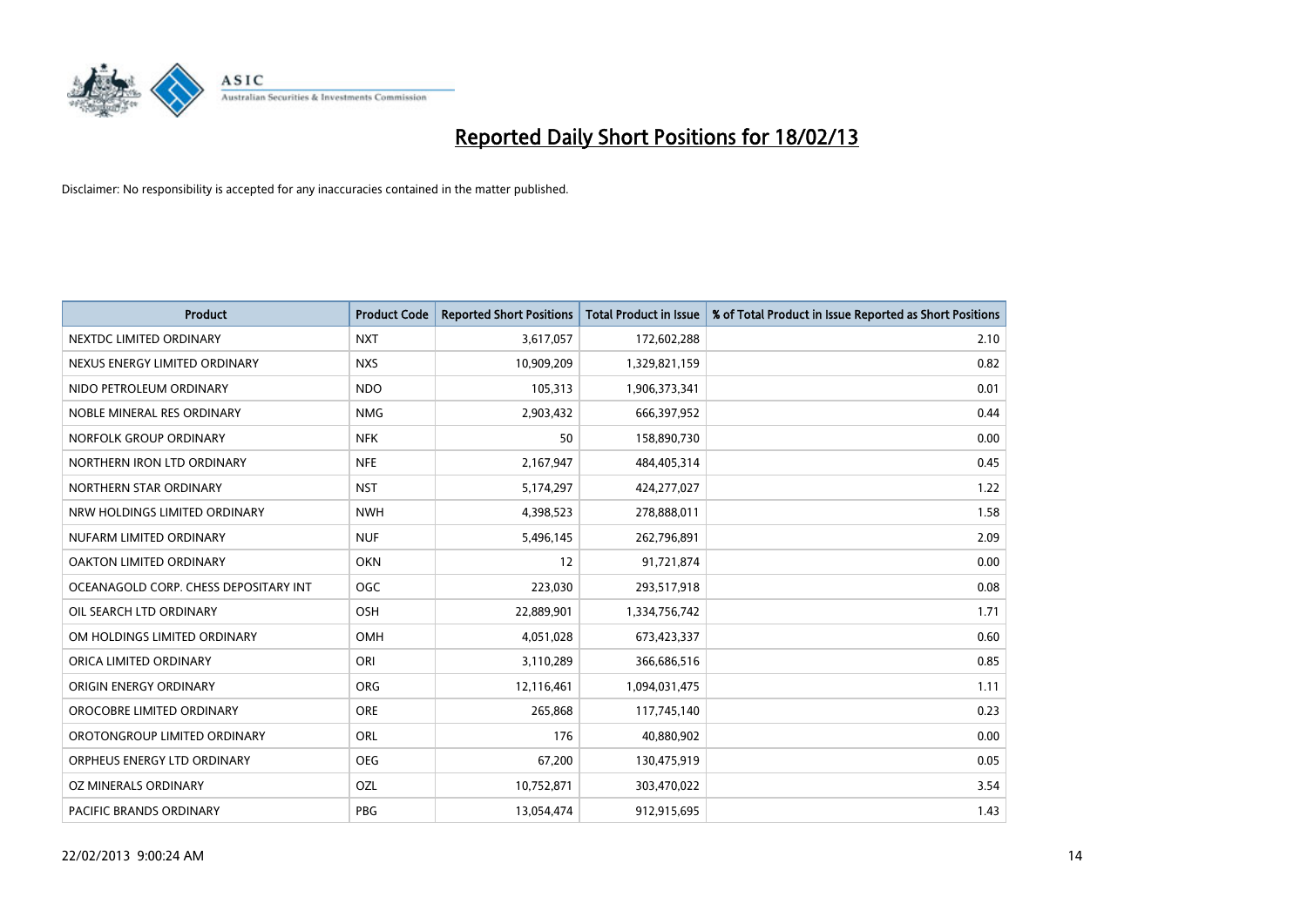

| Product                      | <b>Product Code</b> | <b>Reported Short Positions</b> | <b>Total Product in Issue</b> | % of Total Product in Issue Reported as Short Positions |
|------------------------------|---------------------|---------------------------------|-------------------------------|---------------------------------------------------------|
| PALADIN ENERGY LTD ORDINARY  | <b>PDN</b>          | 107,711,536                     | 836,825,651                   | 12.87                                                   |
| PANAUST LIMITED ORDINARY     | <b>PNA</b>          | 2,280,075                       | 606,155,069                   | 0.38                                                    |
| PANORAMIC RESOURCES ORDINARY | PAN                 | 761,041                         | 256,058,555                   | 0.30                                                    |
| PAPERLINX LIMITED ORDINARY   | <b>PPX</b>          | 67,945                          | 609,280,761                   | 0.01                                                    |
| PAPILLON RES LTD ORDINARY    | PIR                 | 1,234,345                       | 297,028,210                   | 0.42                                                    |
| PATTIES FOODS LTD ORDINARY   | PFL                 | 5,025                           | 139,065,639                   | 0.00                                                    |
| PEET LIMITED ORDINARY        | <b>PPC</b>          | 3,289,781                       | 321,013,141                   | 1.02                                                    |
| PERILYA LIMITED ORDINARY     | PEM                 | 1,177                           | 769,316,426                   | 0.00                                                    |
| PERPETUAL LIMITED ORDINARY   | PPT                 | 2,133,621                       | 41,980,678                    | 5.08                                                    |
| PERSEUS MINING LTD ORDINARY  | PRU                 | 23,136,639                      | 457,962,088                   | 5.05                                                    |
| PHARMAXIS LTD ORDINARY       | <b>PXS</b>          | 10,545,861                      | 308,543,389                   | 3.42                                                    |
| PHOSPHAGENICS LTD. ORDINARY  | POH                 | 1,035,000                       | 1,020,215,957                 | 0.10                                                    |
| PLATINUM ASSET ORDINARY      | <b>PTM</b>          | 10,067,991                      | 561,347,878                   | 1.79                                                    |
| PLATINUM AUSTRALIA ORDINARY  | <b>PLA</b>          | 825,935                         | 504,968,043                   | 0.16                                                    |
| PMP LIMITED ORDINARY         | PMP                 | 151,259                         | 323,781,124                   | 0.05                                                    |
| PREMIER INVESTMENTS ORDINARY | <b>PMV</b>          | 681,590                         | 155,260,478                   | 0.44                                                    |
| PRIMA BIOMED LTD ORDINARY    | <b>PRR</b>          | 6,181,460                       | 1,066,063,388                 | 0.58                                                    |
| PRIMARY HEALTH CARE ORDINARY | <b>PRY</b>          | 15,777,962                      | 502,983,554                   | 3.14                                                    |
| PROGRAMMED ORDINARY          | <b>PRG</b>          | 171,002                         | 118,177,001                   | 0.14                                                    |
| PURA VIDA ENERGY NL ORDINARY | <b>PVD</b>          | 157,040                         | 59,983,514                    | 0.26                                                    |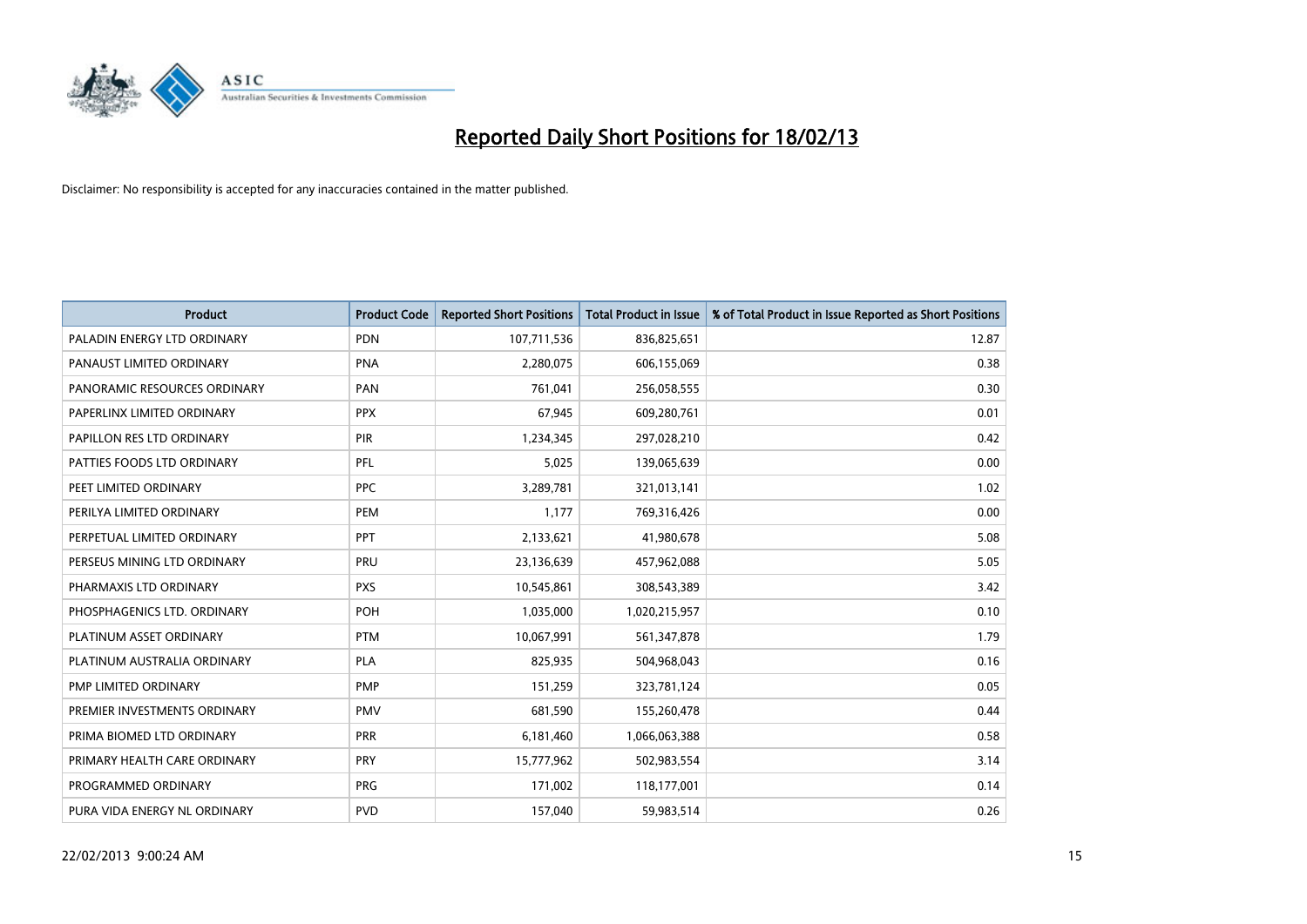

| <b>Product</b>                      | <b>Product Code</b> | <b>Reported Short Positions</b> | <b>Total Product in Issue</b> | % of Total Product in Issue Reported as Short Positions |
|-------------------------------------|---------------------|---------------------------------|-------------------------------|---------------------------------------------------------|
| <b>QANTAS AIRWAYS ORDINARY</b>      | QAN                 | 12,014,414                      | 2,248,150,128                 | 0.53                                                    |
| <b>OBE INSURANCE GROUP ORDINARY</b> | <b>OBE</b>          | 49,479,977                      | 1,196,747,582                 | 4.13                                                    |
| ORXPHARMA LTD ORDINARY              | <b>QRX</b>          | 130,762                         | 144,644,706                   | 0.09                                                    |
| <b>QUBE HOLDINGS LTD ORDINARY</b>   | <b>QUB</b>          | 11,781,518                      | 926,489,845                   | 1.27                                                    |
| RAMELIUS RESOURCES ORDINARY         | <b>RMS</b>          | 5,591,581                       | 337,296,949                   | 1.66                                                    |
| RAMSAY HEALTH CARE ORDINARY         | <b>RHC</b>          | 2,462,858                       | 202,081,252                   | 1.22                                                    |
| <b>RCR TOMLINSON ORDINARY</b>       | <b>RCR</b>          | 61,839                          | 132,431,265                   | 0.05                                                    |
| <b>REA GROUP ORDINARY</b>           | <b>REA</b>          | 53,268                          | 131,714,699                   | 0.04                                                    |
| RECKON LIMITED ORDINARY             | <b>RKN</b>          | 452,270                         | 129,488,015                   | 0.35                                                    |
| <b>RED 5 LIMITED ORDINARY</b>       | <b>RED</b>          | 420,807                         | 135,488,008                   | 0.31                                                    |
| <b>RED FORK ENERGY ORDINARY</b>     | <b>RFE</b>          | 3,022,486                       | 384,951,719                   | 0.79                                                    |
| REDFLEX HOLDINGS ORDINARY           | <b>RDF</b>          | 342                             | 110,762,310                   | 0.00                                                    |
| REECE AUSTRALIA LTD. ORDINARY       | <b>REH</b>          | 480                             | 99,600,000                    | 0.00                                                    |
| <b>REGIS RESOURCES ORDINARY</b>     | <b>RRL</b>          | 6,986,581                       | 473,975,396                   | 1.47                                                    |
| RESMED INC CDI 10:1                 | <b>RMD</b>          | 13,505,077                      | 1,556,242,300                 | 0.87                                                    |
| <b>RESOLUTE MINING ORDINARY</b>     | <b>RSG</b>          | 2,500,765                       | 643,094,224                   | 0.39                                                    |
| <b>RESOURCE GENERATION ORDINARY</b> | <b>RES</b>          | 73                              | 263,345,652                   | 0.00                                                    |
| RETAIL FOOD GROUP ORDINARY          | <b>RFG</b>          | 155,189                         | 130,087,856                   | 0.12                                                    |
| REVERSE CORP LIMITED ORDINARY       | <b>REF</b>          | 100                             | 92,382,175                    | 0.00                                                    |
| REX MINERALS LIMITED ORDINARY       | <b>RXM</b>          | 2,443,690                       | 188,907,284                   | 1.29                                                    |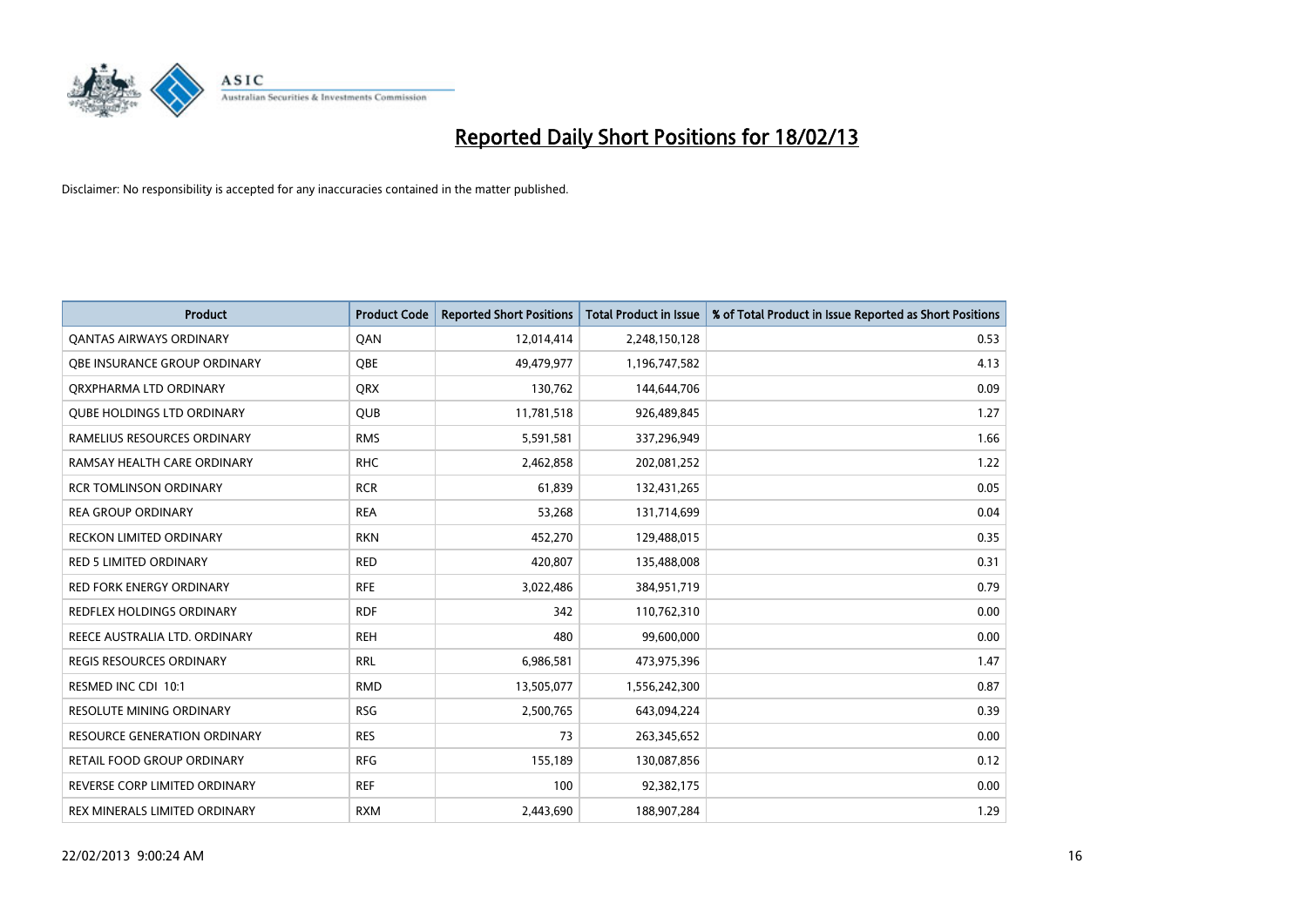

| <b>Product</b>                               | <b>Product Code</b> | <b>Reported Short Positions</b> | <b>Total Product in Issue</b> | % of Total Product in Issue Reported as Short Positions |
|----------------------------------------------|---------------------|---------------------------------|-------------------------------|---------------------------------------------------------|
| <b>RHG LIMITED ORDINARY</b>                  | <b>RHG</b>          | 35,288                          | 308,483,177                   | 0.01                                                    |
| <b>RIALTO ENERGY ORDINARY</b>                | <b>RIA</b>          | 41                              | 672,259,992                   | 0.00                                                    |
| RIDLEY CORPORATION ORDINARY                  | <b>RIC</b>          | 21,485                          | 307,817,071                   | 0.01                                                    |
| RIO TINTO LIMITED ORDINARY                   | <b>RIO</b>          | 8,495,016                       | 435,758,720                   | 1.95                                                    |
| ROC OIL COMPANY ORDINARY                     | <b>ROC</b>          | 1,585,183                       | 683,235,552                   | 0.23                                                    |
| <b>RURALCO HOLDINGS ORDINARY</b>             | <b>RHL</b>          | 12,000                          | 55,019,284                    | 0.02                                                    |
| SAI GLOBAL LIMITED ORDINARY                  | SAI                 | 3,542,565                       | 206,963,533                   | 1.71                                                    |
| SALMAT LIMITED ORDINARY                      | <b>SLM</b>          | 488,000                         | 159,812,799                   | 0.31                                                    |
| SAMSON OIL & GAS LTD ORDINARY                | SSN                 | 7,483,653                       | 1,985,896,471                 | 0.38                                                    |
| SANDFIRE RESOURCES ORDINARY                  | <b>SFR</b>          | 3,358,850                       | 153,590,968                   | 2.19                                                    |
| <b>SANTOS LTD ORDINARY</b>                   | <b>STO</b>          | 2,761,807                       | 958,897,583                   | 0.29                                                    |
| SARACEN MINERAL ORDINARY                     | SAR                 | 11,125,800                      | 595,263,186                   | 1.87                                                    |
| <b>SCA PROPERTY GROUP STAPLED SECURITIES</b> | <b>SCP</b>          | 19,934,628                      | 585,455,114                   | 3.40                                                    |
| SEDGMAN LIMITED ORDINARY                     | SDM                 | 110,855                         | 217,623,797                   | 0.05                                                    |
| SEEK LIMITED ORDINARY                        | <b>SEK</b>          | 16,670,764                      | 337,101,307                   | 4.95                                                    |
| SENEX ENERGY LIMITED ORDINARY                | SXY                 | 880,140                         | 1,140,804,837                 | 0.08                                                    |
| SERVICE STREAM ORDINARY                      | SSM                 | 100                             | 283,418,867                   | 0.00                                                    |
| SEVEN GROUP HOLDINGS ORDINARY                | <b>SVW</b>          | 2,983,114                       | 307,410,281                   | 0.97                                                    |
| SEVEN WEST MEDIA LTD ORDINARY                | <b>SWM</b>          | 19,863,383                      | 999,160,872                   | 1.99                                                    |
| SIGMA PHARMACEUTICAL ORDINARY                | <b>SIP</b>          | 5,632,141                       | 1,162,669,614                 | 0.48                                                    |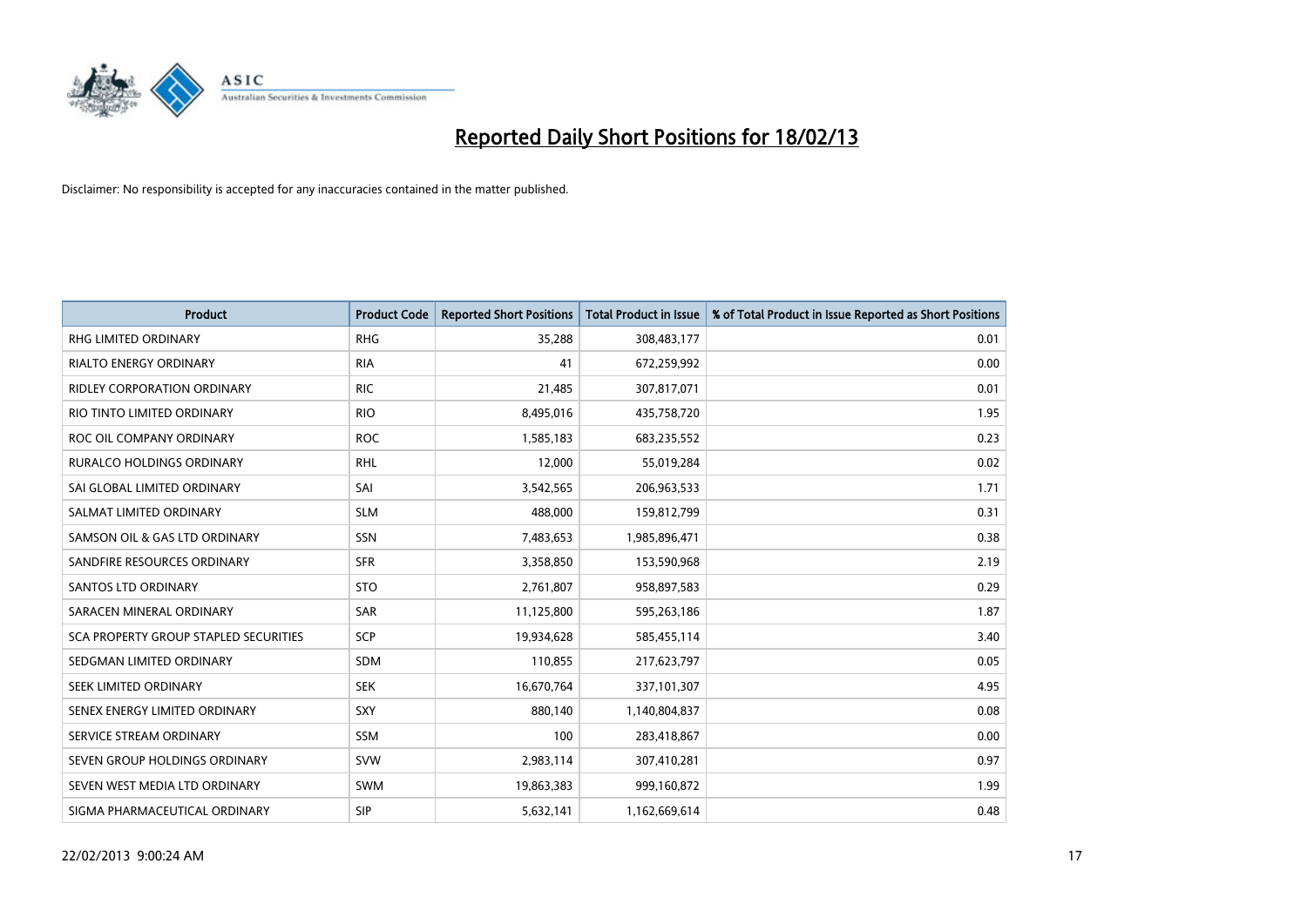

| <b>Product</b>                           | <b>Product Code</b> | <b>Reported Short Positions</b> | <b>Total Product in Issue</b> | % of Total Product in Issue Reported as Short Positions |
|------------------------------------------|---------------------|---------------------------------|-------------------------------|---------------------------------------------------------|
| SIGNATURE METALS LTD ORDINARY            | <b>SBL</b>          | 300                             | 2,759,575,214                 | 0.00                                                    |
| SILEX SYSTEMS ORDINARY                   | <b>SLX</b>          | 1,242,463                       | 170,232,464                   | 0.73                                                    |
| SILVER CHEF LIMITED ORDINARY             | SIV                 | 1,820                           | 27,222,919                    | 0.01                                                    |
| SILVER LAKE RESOURCE ORDINARY            | <b>SLR</b>          | 4,751,287                       | 379,048,750                   | 1.25                                                    |
| SIMS METAL MGMT LTD ORDINARY             | SGM                 | 9,033,062                       | 204,300,941                   | 4.42                                                    |
| SINGAPORE TELECOMM. CHESS DEPOSITARY INT | SGT                 | 11,086,366                      | 164,748,297                   | 6.73                                                    |
| SIRIUS RESOURCES NL ORDINARY             | <b>SIR</b>          | 74,922                          | 223,434,586                   | 0.03                                                    |
| SIRTEX MEDICAL ORDINARY                  | <b>SRX</b>          | 296,929                         | 55,768,136                    | 0.53                                                    |
| SKILLED GROUP LTD ORDINARY               | <b>SKE</b>          | 3,939,241                       | 233,487,276                   | 1.69                                                    |
| <b>SLATER &amp; GORDON ORDINARY</b>      | SGH                 | 40,155                          | 170,537,215                   | 0.02                                                    |
| SMS MANAGEMENT. ORDINARY                 | <b>SMX</b>          | 2,866,204                       | 69,378,477                    | 4.13                                                    |
| SONIC HEALTHCARE ORDINARY                | SHL                 | 6,166,012                       | 396,053,681                   | 1.56                                                    |
| SOUL PATTINSON (W.H) ORDINARY            | SOL                 | 9,905                           | 239,395,320                   | 0.00                                                    |
| SP AUSNET STAPLED SECURITIES             | SPN                 | 14,914,101                      | 3,367,543,113                 | 0.44                                                    |
| SPARK INFRASTRUCTURE STAPLED NOTE & UNIT | SKI                 | 38,578,202                      | 1,326,734,264                 | 2.91                                                    |
| SPDR 200 FUND ETF UNITS                  | <b>STW</b>          | 75,258                          | 46,951,346                    | 0.16                                                    |
| ST BARBARA LIMITED ORDINARY              | SBM                 | 6,324,106                       | 488,074,077                   | 1.30                                                    |
| STANMORE COAL LTD ORDINARY               | <b>SMR</b>          | 32,870                          | 207,827,090                   | 0.02                                                    |
| STARPHARMA HOLDINGS ORDINARY             | <b>SPL</b>          | 6,527,460                       | 283,665,948                   | 2.30                                                    |
| STH CRS ELECT ENGNR ORDINARY             | <b>SXE</b>          | 113,149                         | 161,523,129                   | 0.07                                                    |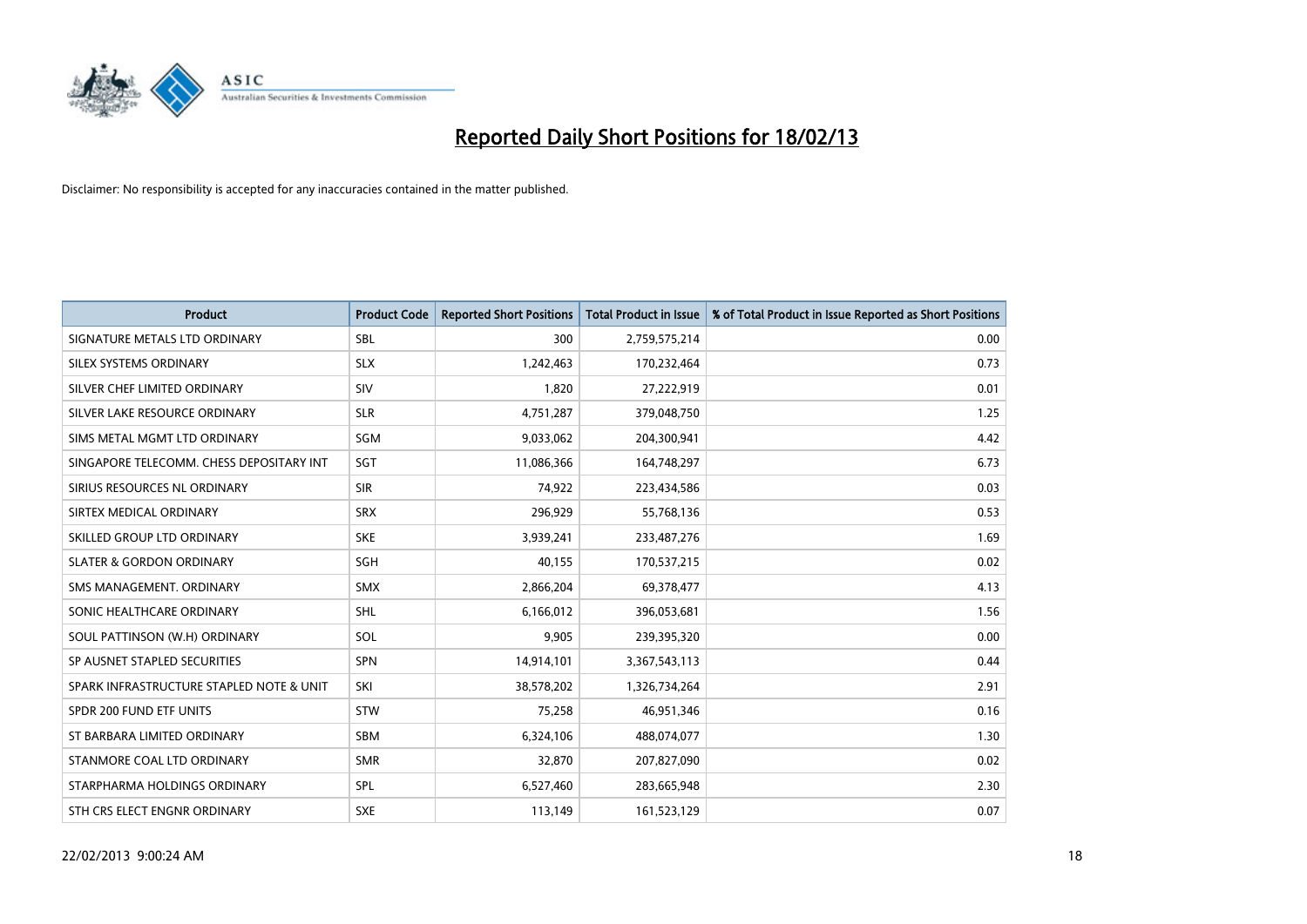

| <b>Product</b>                   | <b>Product Code</b> | <b>Reported Short Positions</b> | <b>Total Product in Issue</b> | % of Total Product in Issue Reported as Short Positions |
|----------------------------------|---------------------|---------------------------------|-------------------------------|---------------------------------------------------------|
| STHN CROSS MEDIA ORDINARY        | <b>SXL</b>          | 14,916,860                      | 704,858,524                   | 2.12                                                    |
| STOCKLAND UNITS/ORD STAPLED      | SGP                 | 29,316,638                      | 2,202,657,963                 | 1.33                                                    |
| STRAITS RES LTD. ORDINARY        | <b>SRQ</b>          | 35,020                          | 1,164,150,159                 | 0.00                                                    |
| STW COMMUNICATIONS ORDINARY      | <b>SGN</b>          | 18,748                          | 403,828,512                   | 0.00                                                    |
| SUNCORP GROUP LTD ORDINARY       | <b>SUN</b>          | 6,600,595                       | 1,286,600,980                 | 0.51                                                    |
| SUNDANCE ENERGY ORDINARY         | <b>SEA</b>          | 8,420,715                       | 278,765,141                   | 3.02                                                    |
| SUNDANCE RESOURCES ORDINARY      | <b>SDL</b>          | 335,698                         | 3,072,110,985                 | 0.01                                                    |
| SUNLAND GROUP LTD ORDINARY       | <b>SDG</b>          | 29,000                          | 189,417,674                   | 0.02                                                    |
| SUPER RET REP LTD ORDINARY       | <b>SUL</b>          | 550,563                         | 196,382,811                   | 0.28                                                    |
| SYD AIRPORT STAPLED US PROHIBIT. | SYD                 | 6,634,268                       | 1,861,210,782                 | 0.36                                                    |
| SYRAH RESOURCES ORDINARY         | <b>SYR</b>          | 18,667                          | 135,952,089                   | 0.01                                                    |
| TABCORP HOLDINGS LTD ORDINARY    | <b>TAH</b>          | 16,325,296                      | 734,015,737                   | 2.22                                                    |
| TANAMI GOLD NL ORDINARY          | <b>TAM</b>          | 637,134                         | 261,132,677                   | 0.24                                                    |
| TAP OIL LIMITED ORDINARY         | <b>TAP</b>          | 319,103                         | 241,608,606                   | 0.13                                                    |
| TASSAL GROUP LIMITED ORDINARY    | <b>TGR</b>          | 69,896                          | 146,304,404                   | 0.05                                                    |
| TATTS GROUP LTD ORDINARY         | <b>TTS</b>          | 5,093,178                       | 1,386,351,280                 | 0.37                                                    |
| TECHNOLOGY ONE ORDINARY          | <b>TNE</b>          | 11,703                          | 306,620,955                   | 0.00                                                    |
| TELECOM CORPORATION ORDINARY     | <b>TEL</b>          | 7,254,447                       | 1,824,673,847                 | 0.40                                                    |
| TELSTRA CORPORATION, ORDINARY    | <b>TLS</b>          | 18,680,440                      | 12,443,074,357                | 0.15                                                    |
| TEN NETWORK HOLDINGS ORDINARY    | <b>TEN</b>          | 113,745,917                     | 2,586,970,845                 | 4.40                                                    |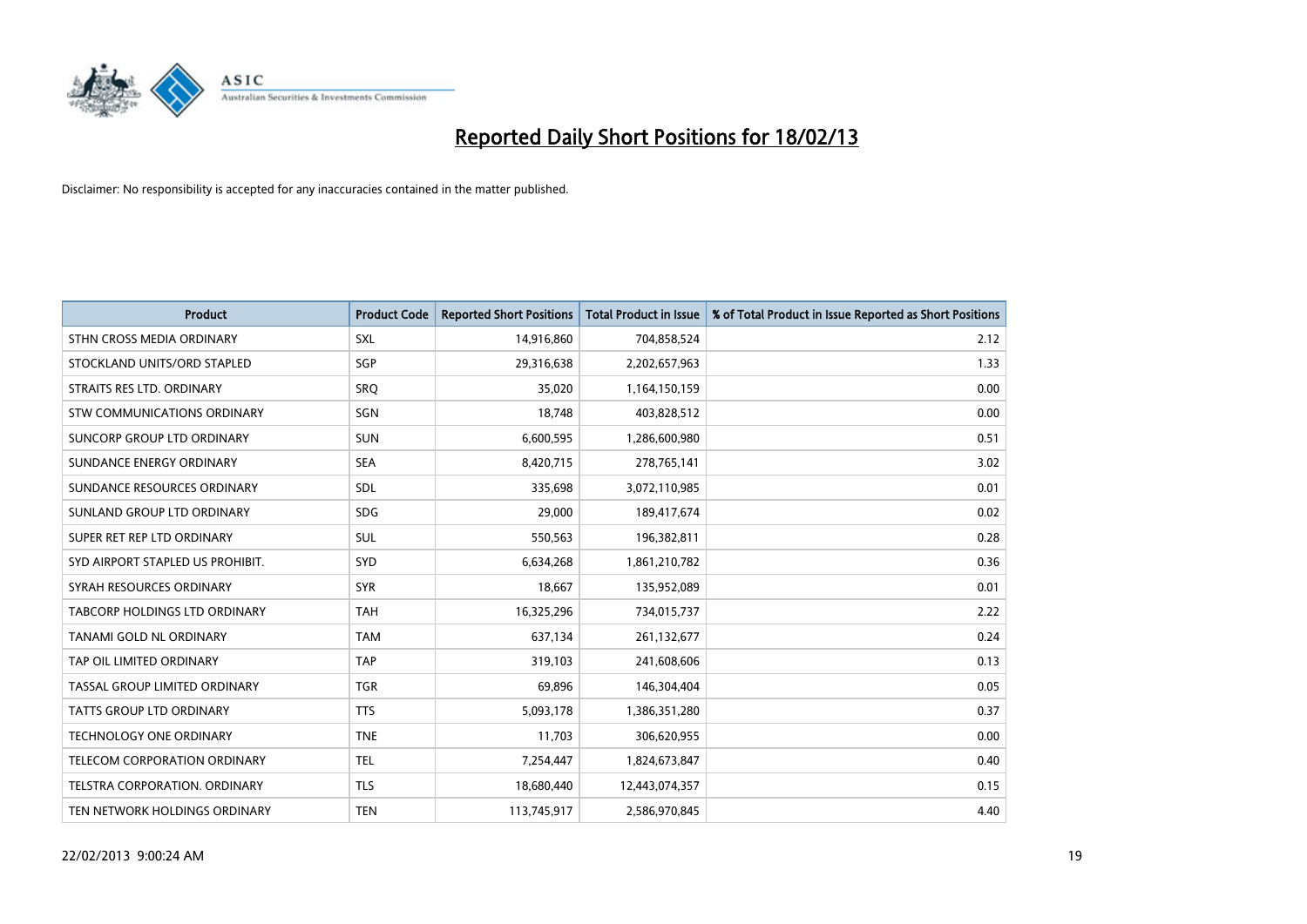

| <b>Product</b>                       | <b>Product Code</b> | <b>Reported Short Positions</b> | <b>Total Product in Issue</b> | % of Total Product in Issue Reported as Short Positions |
|--------------------------------------|---------------------|---------------------------------|-------------------------------|---------------------------------------------------------|
| TERANGA GOLD CORP CDI 1:1            | <b>TGZ</b>          | 126,820                         | 173,843,756                   | 0.07                                                    |
| TEXON PETROLEUM LTD ORDINARY         | <b>TXN</b>          | 72,290                          | 245,339,848                   | 0.03                                                    |
| THE REJECT SHOP ORDINARY             | <b>TRS</b>          | 2,464,991                       | 26,092,220                    | 9.45                                                    |
| <b>TIGER RESOURCES ORDINARY</b>      | <b>TGS</b>          | 1,128,275                       | 673,470,269                   | 0.17                                                    |
| TOLL HOLDINGS LTD ORDINARY           | <b>TOL</b>          | 36,961,797                      | 717,133,875                   | 5.15                                                    |
| TOX FREE SOLUTIONS ORDINARY          | <b>TOX</b>          | 1,051,650                       | 115,999,858                   | 0.91                                                    |
| TPG TELECOM LIMITED ORDINARY         | <b>TPM</b>          | 336,694                         | 793,808,141                   | 0.04                                                    |
| <b>TRADE ME GROUP ORDINARY</b>       | <b>TME</b>          | 1,014,581                       | 396,017,568                   | 0.26                                                    |
| <b>TRANSFIELD SERVICES ORDINARY</b>  | <b>TSE</b>          | 4,555,918                       | 512,457,716                   | 0.89                                                    |
| TRANSPACIFIC INDUST, ORDINARY        | <b>TPI</b>          | 9,517,188                       | 1,578,563,490                 | 0.60                                                    |
| TRANSURBAN GROUP TRIPLE STAPLED SEC. | <b>TCL</b>          | 5,880,808                       | 1,481,594,818                 | 0.40                                                    |
| TREASURY WINE ESTATE ORDINARY        | <b>TWE</b>          | 22,054,344                      | 647,227,144                   | 3.41                                                    |
| TROY RESOURCES LTD ORDINARY          | <b>TRY</b>          | 22,523                          | 91,318,649                    | 0.02                                                    |
| <b>UGL LIMITED ORDINARY</b>          | UGL                 | 6,047,449                       | 166,315,038                   | 3.64                                                    |
| UXC LIMITED ORDINARY                 | <b>UXC</b>          | 1,112,205                       | 308,056,885                   | 0.36                                                    |
| <b>VENTURE MINERALS ORDINARY</b>     | <b>VMS</b>          | 227,760                         | 287,320,170                   | 0.08                                                    |
| VIRGIN AUS HLDG LTD ORDINARY         | <b>VAH</b>          | 56,662,598                      | 2,455,775,111                 | 2.31                                                    |
| <b>VNGD AUS SHARES ETF UNITS</b>     | VAS                 | 771                             | 5,847,438                     | 0.01                                                    |
| <b>VOCUS COMMS LTD ORDINARY</b>      | <b>VOC</b>          | 111,496                         | 77,846,159                    | 0.14                                                    |
| <b>WATPAC LIMITED ORDINARY</b>       | <b>WTP</b>          | 213,719                         | 184,332,526                   | 0.12                                                    |